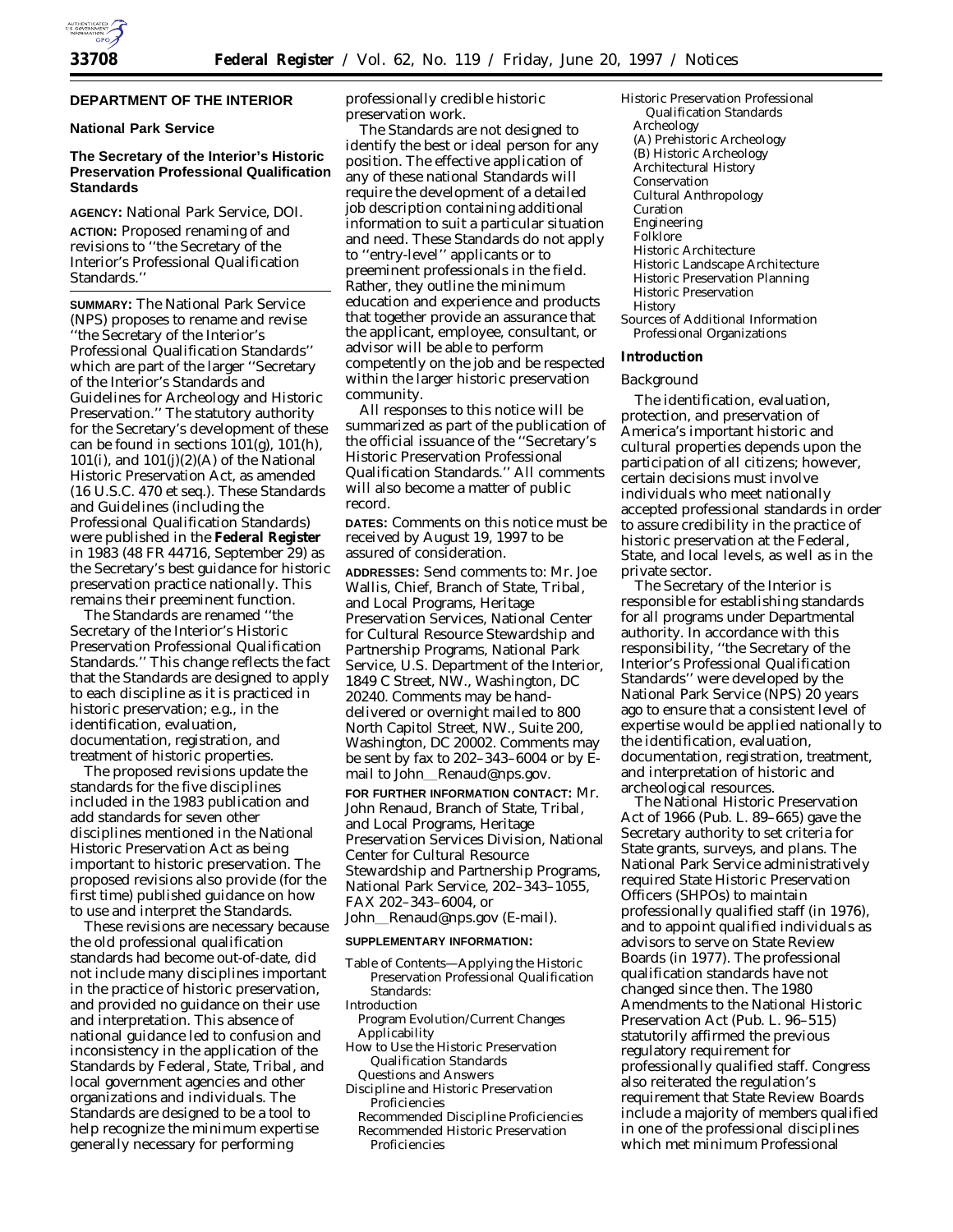Qualification Standards defined in regulation in 36 CFR part 61 (Architecture, Architectural History, Prehistoric Archeology or Historic Archeology, and History). In addition, the 1980 amendments created the Certified Local Government (CLG) program to recognize the role of local governments in the national partnership, and stipulated that the CLG Review Commission membership needed to be adequate and qualified. The Congressional Committee Report for the 1980 amendments (H.R. Rept. 96– 1457) called for ''professional bodies which can objectively evaluate the historic significance of properties and provide professional advice on historic preservation matters.'' Finally, States, local governments, Federal agencies, and the private sector often require that proposals from historic preservation contractors or work submitted by them meet these same professional practice Standards.

How To use the Historic preservation professional qualification standards provides background and general information in a question and answer format about the three basic components of each Standard: academic or comparable training; professional experience; and products and activities that demonstrate proficiency in the field of historic preservation.

Discipline and historic preservation proficiencies consists of a series of general proficiencies (knowledge, skills, and abilities) that are needed by historic preservation program applicants, employees, consultants, and advisors. The first set of proficiencies is related to disciplines; the second, to historic preservation.

Following the standard for each discipline is guidance about meeting the standard for that specific discipline, including a list of some of the most common ''closely related fields'' within academic degree programs; information on documenting professional experience; and a list of typical products and activities that may be used to document acquired proficiencies in the field of historic preservation.

Finally, a list of Professional Organizations is included to assist users in obtaining additional information about the disciplines, college and university departments, and publications on the practice of each discipline.

### *Program Evolution/Current Changes*

In its 1992 amendments to the Act (Pub. L. 102–575), Congress recognized the evolution and growth of the professional practice of historic preservation, and an expanded role for

Indian tribes in implementing the National Historic Preservation Act. Accordingly, the number of disciplines acknowledged as key to the responsible practice of historic preservation has been increased by the Act and therefore by the National Park Service from the five identified almost 20 years earlier to 12, now including Archeology (Prehistoric and Historic), Architectural History, Conservation, Cultural Anthropology, Curation, Engineering, Folklore, Historic Architecture, Historic Landscape Architecture, Historic Preservation, Historic Preservation Planning, and History.

As a result, NPS consulted at length with Federal agencies, SHPOs, CLGs, and professional societies involved in historic preservation about issuing updated and expanded Professional Qualification Standards that recognize the evolution and development of the disciplines in the field.

''The Secretary of the Interior's Historic Preservation Professional Qualification Standards'' are designed to be national measures for determining minimum requirements for professionals practicing in the field of historic preservation. The format for the Standards provides a consistent, yet flexible, framework for establishing sound professionalism in the twelve disciplines. There is one Standard for each of the disciplines.

Each Standard defines:

• Academic degrees or comparable training

• Professional experience; and

• Products and activities that demonstrate proficiency in historic preservation.

These Standards do not apply to ''entry-level'' applicants or to preeminent professionals in the field. Rather, they outline the minimum education and experience and products that together provide an assurance that the applicant, employee, consultant, or advisor will be able to perform competently on the job and be respected within the larger historic preservation community. The effective application of any of these national Standards will require the development of a detailed job description containing additional information to suit a particular situation and need.

**Note:** In each discipline, the most common method of meeting that Professional Qualifications Standard is discussed first. Less common alternatives follow. Typically, a graduate degree or professional license is listed first.

#### *Applicability*

It should be emphasized that the ''Historic Preservation Professional

Qualification Standards'' that follow are, in most instances, advisory in nature and may thus be used by anyone hiring personnel or consultants or appointing advisory boards or commissions. Because use of the Standards can help ensure appropriate, informed decisions about protecting and preserving our nation's historic and archeological resources, NPS strongly encourages their adoption and implementation.

However, under well-defined circumstances discussed below, ''the Secretary's Historic Preservation Professional Qualification Standards'' are requirements by statute and regulation. In those instances, a note is added at the end of the required Standard.

First, the National Historic Preservation Act, Section 101, requires that a professionally qualified staff be appointed or employed by State Historic Preservation Offices. Indian tribes that have executed a Memorandum of Agreement with NPS and assumed responsibilities pursuant to Section 101(d) of the Act also must employ or consult with professionally qualified individuals in carrying out those responsibilities. The performance and supervision of Historic Preservation Fund grant-assisted work must be performed and/or supervised by professionally qualified staff and/or contractors. In accordance with 36 CFR part 61 and NPS policy, three of twelve disciplines are required for State program staff and for staff of Tribes with Section 101(d) status: History, Archeology, and Architectural History. States and Tribes with 101(d) status may propose an alternative minimum staff composition for NPS concurrence if their historic resources, needs, or circumstances would be better served or met. States and Tribes with 101(d) status are expected to obtain the services of other qualified professionals as needed for different types of resources.

Second, section 101(b)(1)(B) and section 301(12) of the Act requires that a majority of State Review Board members be professionally qualified. As specified in 36 CFR part 61, this majority must include, but need not be limited, to the required disciplines of History, Archeology, and Architectural History. One person may meet the Standards for more than one required discipline.

Third, section  $101(c)(1)(B)$  and section 301(13) of the Act requires that State programs encourage CLG Review Commissions to include individuals who are professionally qualified, to the extent that such individuals are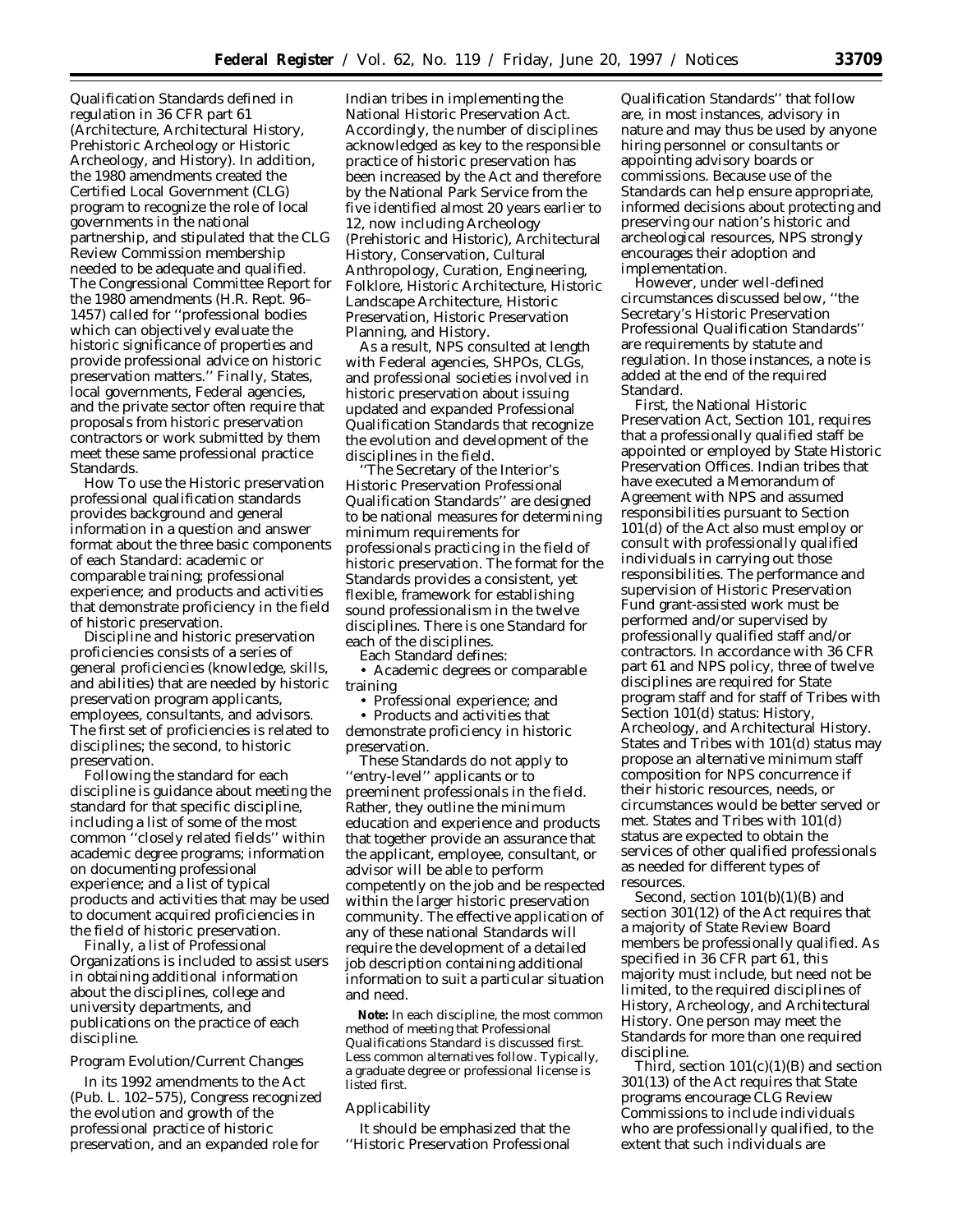available in the community. The State may specify the minimum number of Commission members that must meet the Standards and decide which, if any, of the disciplines listed in the Standards need to be represented on the Commission.

An accompanying guidance section, Applying the Historic Preservation Professional Qualification Standards, has been prepared to assist the consistent application of the ''Historic Preservation Professional Qualification Standards'' when selecting an employee, consultant, or advisor. As such, the guidance provides additional information and recommendations, but never constitutes a requirement.

## **How To Use the Historic Preservation Professional Qualification Standards**

There are three basic components of each Historic Preservation Professional Qualification Standard: academic degrees or comparable training; professional experience; and products and activities that demonstrate proficiency in the field of historic preservation. A number of commonly asked questions about the design and content of the Standards, as well as their application and implementation, are answered below in order to assist anyone applying for a position or anyone charged with obtaining the services of a professional in the field of historic preservation.

1. *Under what authority are these Standards developed?* ''The Secretary of the Interior's Historic Preservation Professional Qualification Standards and Guidance'' are part of the larger ''Secretary of the Interior's Standards and Guidelines for Archeology and Historic Preservation.'' The statutory authority for the Secretary's development of these can be found in sections 101(g), 101(h), 101(i), and 101(j)(2)(A) of the National Historic Preservation Act, as amended. These Standards and Guidance (including the Professional Qualification Standards) were published in the **Federal Register** in 1983 as the Secretary's best guidance for historic preservation practice nationally. This remains their preeminent function.

2. *What about the requirements in Section 112 of the National Historic Preservation Act?* Section 112 is not the statutory authority for the ''Secretary of the Interior's Historic Preservation Professional Qualification Standards and Guidance'' (see the preceding paragraph). Section 112 splits Federal agency requirements for meeting ''professional standards'' into two parts. Section 112(a)(1)(A) mandates that Federal ''actions'' meet professional

standards; it is not directed at establishing professional qualification requirements. It is section  $112(a)(1)(B)$ that requires the Federal Office of Personnel Management (OPM) to devise professional qualification requirements for Federal employees and contractors in seven disciplines. OPM is required by statute to consult with the National Park Service (NPS) and others in creating these requirements. When completed, NPS will offer the Professional Qualification Standards and Guidance as its best advice to OPM for their use.

3. *Are the Standards regulatory or are they advisory?* The Standards are not in and of themselves regulatory. A separate regulation or other official action which references or otherwise adopts part or all of them is necessary to give any force to any language in the Standards. In a number of instances, this has occurred. For example, the Standards for Rehabilitation are regulatory in the Federal Preservation Tax Incentives program through 36 CFR part 67. Likewise, the Professional Qualification Standards are regulatory for States, local historic preservation programs, and participating tribes through 36 CFR part 61. The guidance (''Academic Background'' and ''Documenting Professional Experience'') accompanying the Professional Qualification Standards is intended to assist users in the application of the Standards; the guidance is not regulatory.

4. *How were these Standards developed? Who was consulted?* Consultation has been extensive over the four years of this project. The wide range of constituents that use the Standards dictates a broad consultation process, which, not surprisingly, results in widely varying opinions and recommendations. To date, NPS has consulted with: (1) Federal, tribal, State, and local government historic preservation programs as well as related organizations; (2) professional societies and organizations of professional societies; (3) academic programs in historic preservation and organizations of such programs; (4) individuals and companies in the private practice of historic preservation as well as related organizations; and, (5) individuals working in the public sector as well as organizations of such people.

5. *Why did the National Park Service choose the disciplines it did?* These disciplines were selected because each is specifically mentioned in the National Historic Preservation Act. [See sections  $112(a)(1)(A)$ ,  $112(a)(1)(B)$ 201(a)(9), 301(12)(B), 301(13), and  $401(c)(3).$ 

6. *How are these Standards to be used?* The Standards are designed to be a tool to help recognize the minimum expertise generally necessary for performing professionally credible historic preservation work. The Standards are not designed to identify the best or ideal person for any position or the preeminent practitioners in any discipline, nor are they developed to qualify apprentice or entry level workers. The Standards are designed to describe the typical expertise held by credible mid-level journeymen working in historic preservation.

7. *Do the Standards apply to ''entry level'' or ''technician'' level positions?* Although the work of ''entry-level'' or ''technician-level'' personnel is critical to the success of historic preservation projects, these professional levels are not addressed in the Secretary's Standards. The Standards apply only to the ''journeyman'' professional and define the minimum level of expertise necessary to provide reliable technical opinions relating to historic properties (without in-depth oversight or review by another professional in the discipline).

8. *Do Federal agencies have to meet these Professional Qualification Standards?* For Federal employees and Federal contractors, the Historic Preservation Professional Qualification Standards are regulatory only if they are specifically adopted by: (1) The Federal Office of Personnel Management (OPM) pursuant to its responsibility under Section  $112(a)(1)(B)$  of the Act;  $(2)$  a Federal agency in its own agency-wide regulations, requirements, or policy; or (3) a Federal agency as part of a program or project agreement with another party.

9. *How are general Standards applied in specific situations?* General standards are intended to define minimum professional qualifications for identifying, evaluating, registering, treating, and interpreting historic properties nationwide; however, the best historic preservation professional for a particular office, program, project, or property depends upon the situation. Different skills and expertise are needed for different geographical areas and resource types. In most cases where the Standards are applied in hiring or contracting, job descriptions and qualifications will have to be tailored to specific situations and locations so that experience and training are relevant to the needs of the resources and the work to be done. Where there is a need for specialized expertise in a project, application of the Standards will necessarily focus upon specialized training and demonstrated experience and products. For example, a person may be highly skilled in restoring a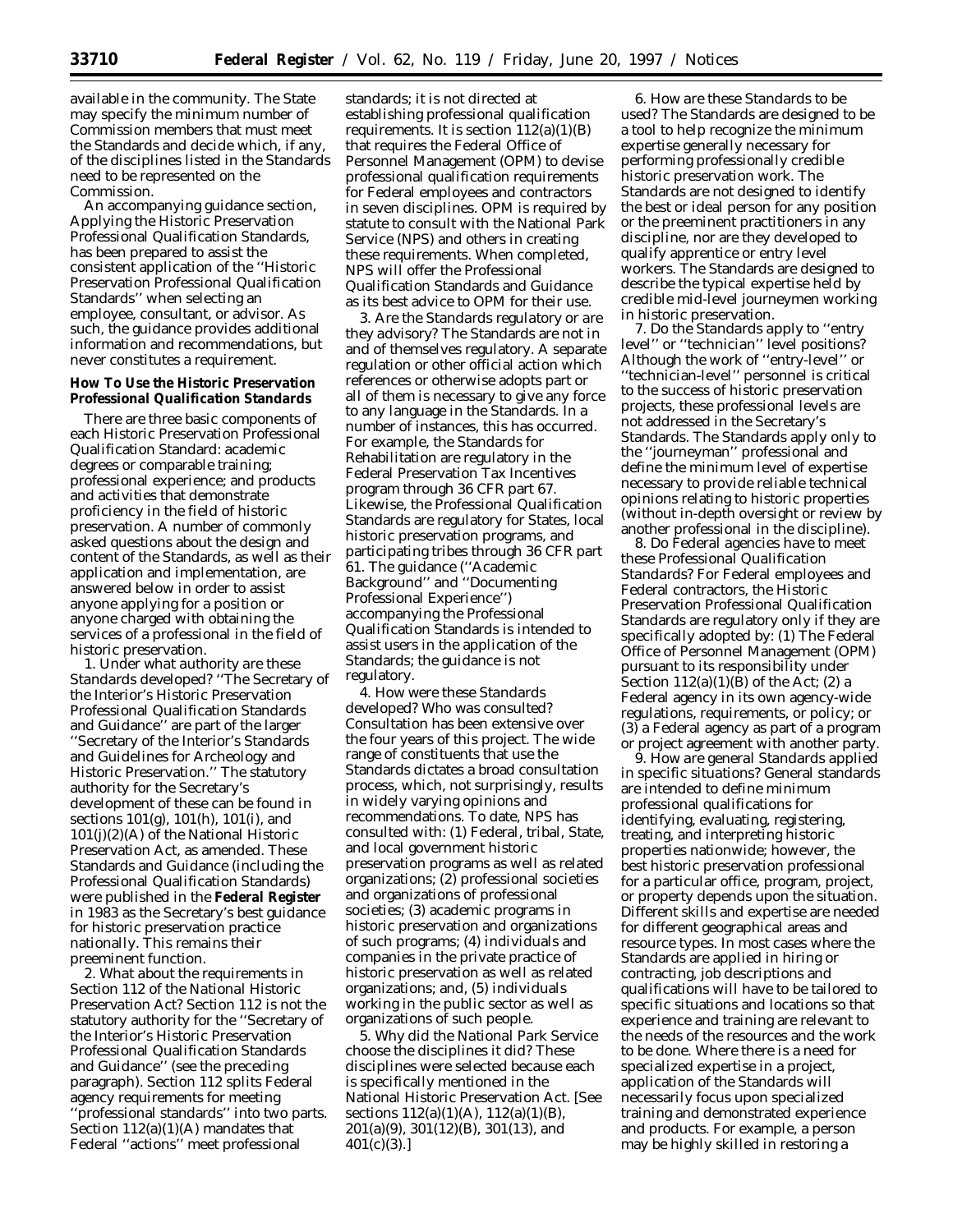particular kind of resource (such as covered bridges), but that person would not be an appropriate choice to work on other types of resources.

10. *Do all staff, consultants, and appointed advisors need to meet the Standards?* SHPOs, CLGs, and tribes hire staff, select consultants, and appoint advisors to perform historic preservation work. However, it is NPS policy that historic preservation activity supported by the Historic Preservation Fund must be conducted, supervised, overseen, evaluated, or signed off by someone who meets the appropriate Professional Qualification Standard. Therefore, NPS requires the use of some of these Standards in certain circumstances by State Historic Preservation Offices, State Review Boards, and Certified Local Government Commissions (see 36 CFR part 61). Consequently, in some offices there could be no staff meeting the Professional Qualification Standards as long as there is access somewhere along the line to the appropriate expertise. For offices (e.g., States) required to have professionally qualified staff and Review Board membership, the requirement is usually to have at least one qualified individual in the three specified core disciplines. States and Tribes with 101(d) status are expected to obtain the services of professionals qualified in other disciplines as needed. It is possible that an individual may meet the Professional Qualification Standards for more than one discipline. Other staff members working in the discipline do not have to meet the Standards.

11. *What about professionals who were hired under the old Standards?* For programs administered by the National Park Service, each State staff, State Review Board member and Certified Local Government Commission member approved by the Secretary as meeting the Professional Qualification Standards will retain that status, regardless of any subsequent changes in the Standards, until such time as that individual no longer is employed by the State office, serves on the State Review Board, or serves on the Certified Local Government Commission with which that individual was affiliated as of the date of that individual's approval. Contractors qualified in a specified discipline under the old requirements will be deemed qualified in that discipline by NPS under the new rules as long as the contract, cooperative agreement, or other third-party agreement remains in effect. New contractual agreements would apply the new standards. Other organizations using the Professional Qualification

Standards are encouraged to adopt a

similar approach. 12. *Why aren't the Standards for each discipline exactly the same?* Because each discipline is different and makes its own distinct contribution to historic preservation, the Professional Qualification Standards differ somewhat according to discipline. Each set of Standards includes educational and experience equivalencies to assure fairness in hiring practices; thus, a graduate or undergraduate degree, or other certification, registration, or professional license or training is given full consideration, when combined with differing periods of full-time professional experience. Documenting a record of high quality products and activities during past employment is required in every Standard; however, the type of products and activities will necessarily differ within each

discipline. 13. *Why does one have to demonstrate proficiency in a specific discipline as well as in historic preservation?* When decision makers lack the expertise required to make informed decisions, historic and cultural resources can be overlooked, mis-identified, mis-evaluated, damaged, or lost. Partial expertise can be just as harmful, whether a person is wellgrounded in historic preservation, but lacks professional discipline skills, or, alternatively, is an expert in a professional discipline, but fails to understand its important connection to historic preservation. Involvement of people with expertise in both a professional discipline and historic preservation will greatly improve the reliability of decisions affecting our nation's heritage. 14. *What constitutes full-time*

*professional experience?* Full-time professional experience generally refers to experience received after the degree was awarded or education was completed. Full-time professional experience can be acquired in blocks of time that, together, add up to the number of years called for in the Standard. In some disciplines, a portion of this experience must have been earned under the direct supervision of a recognized professional. It is possible that some education and experience received outside the United States is relevant to the identification, evaluation, documentation, registration, treatment, and interpretation of United

States historic and cultural properties. 15. *Does the required experience have to occur subsequent to obtaining the requisite educational or licensing credentials?* Although it is preferable to have the practical experience after obtaining the academic training in a

particular discipline, there is no such national requirement. The hiring, choosing, selecting, or contracting office must determine for itself how much experience, of what sort, and in what sequence, is appropriate for the job or position.

16. *How many and what types of products and activities are routinely used to document the quality of professional experience?* The applicant, employee, consultant, or advisor may cite products such as peer-reviewed articles and publications, audio-visual materials, awards, and National Register documentation. Activities could include teaching the theory or practices of a specific discipline; administrative, project review, or supervisory experience in a historic preservation program or office; and field or laboratory work. In any event, products and activities should demonstrate the appropriate use of the applicable 'Secretary of the Interior's Standards for Archeology and Historic Preservation.'' Examples are provided in the Documenting Professional Experience section of the guidance for Applying the Standard for each discipline.

17. *In determining academic qualifications, what is a ''closely related field of study?''* To provide flexibility in determining academic credentials, the Standards recognize that a graduate or undergraduate degree may have been attained in either the identified discipline or in a related discipline. Thus a candidate for the position of Architectural Historian may have an undergraduate degree in a closely related field of study, such as Art History or Historic Preservation.

Merely having a degree in a closely related field does not automatically meet the Standard. The course work taken to earn a degree in a related field should be weighed against the course requirements in the Standard's ''main'' discipline. For example, a degree in Art History does not necessarily, on its own, meet the Standard for Architectural History, unless course work relevant to the Standard can be documented, such as American architectural history. (See the Academic Background guidance given after each Standard, which discusses the typical closely related fields of study for each historic preservation discipline.)

18. *How much and what kind of course work in a ''closely related field'' is required to meet the Professional Qualifications Standards?* There is no set amount of credit hours. The office hiring or selecting must make a determination that the person with course work in a closely related field has enough relevant education to be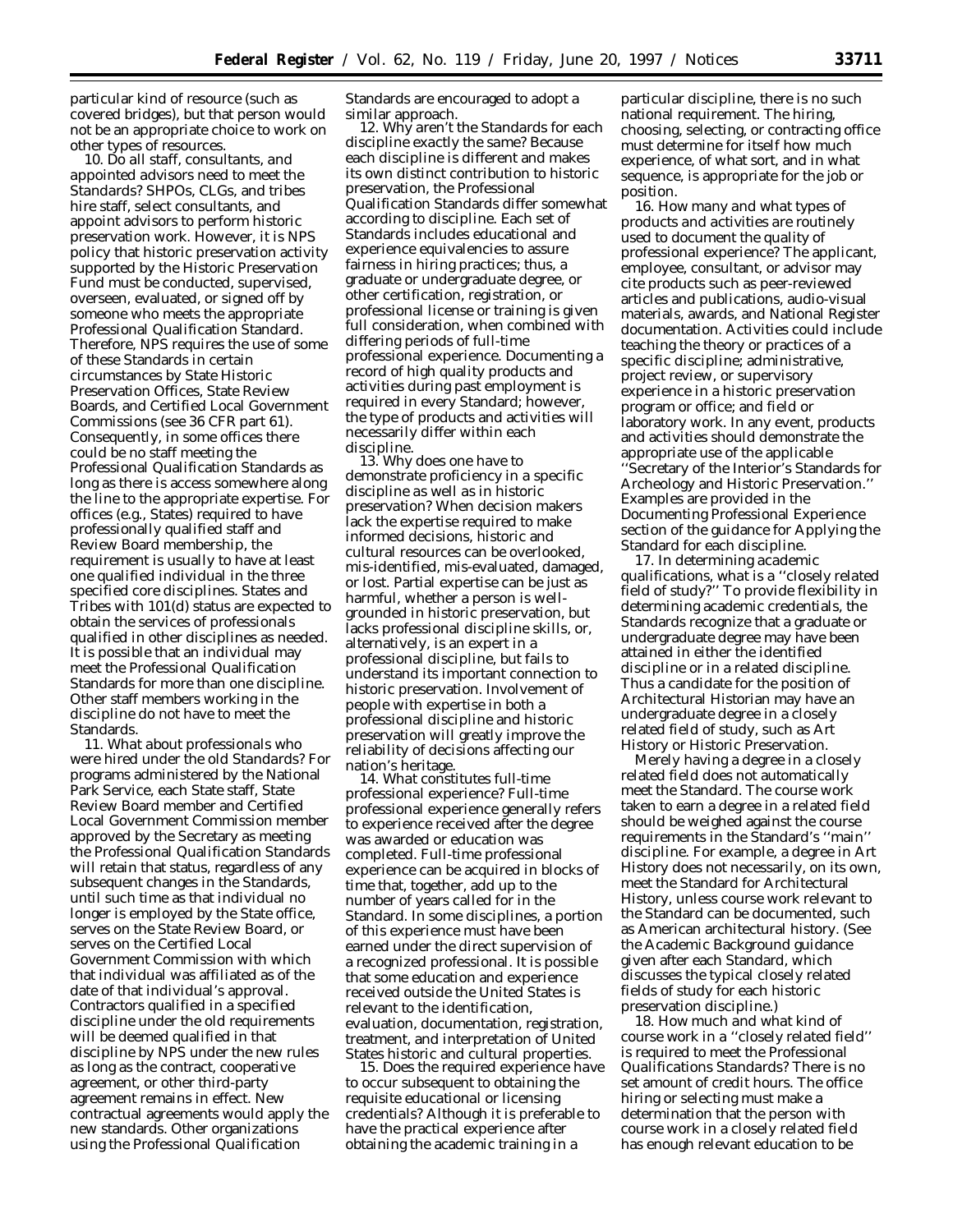equivalent to that necessary for the standard degree in that discipline, and to enable that person to make judgments about the identification, evaluation, documentation, registration, or treatment of historic or archeological properties in the United States and its Territories.

19. *When is ''exceptional experience'' a factor?* In general, an applicant, employee, consultant, contractor, or advisor who does not possess a combination of education or training, experience, and products would not meet the Standards. However, in some cases, a person's experience and contributions have been so exceptional that he or she demonstrates the level of expertise that meets the Standards. In particular, this may apply in those situations where persons embarked upon their careers before recognized academic programs were established, and their education or training was thus attained in alternative ways. In such instances, exceptional experience would be substituted for an academic degree or other training. It is up to the organization with administrative oversight responsibility for the program or project to determine whether the individual meets the Standards. For example, in a program under the purview of 36 CFR part 61, the State Historic Preservation Office would request an exception from the National Park Service for the person under consideration for a ''professional'' position on the State staff or Review Board. Otherwise, the organization doing the hiring or selecting of personnel would determine whether the individual meets the Standards.

## **Discipline and Historic Preservation Proficiencies**

The Historic Preservation Professional Qualification Standards call for an understanding of the general principles, procedures, and practices in the discipline as they are applied to historic preservation. This type of expertise is necessary for historic preservation programs in which the employee, consultant, or advisor is expected to deal with a range of historic resources and issues. Proficiencies in the disciplines and in the practice of historic preservation are outlined below.

## *Recommended Discipline Proficiencies*

The following discipline proficiencies (knowledge, skills, and abilities) should be possessed by applicants, employees, consultants, and advisors:

• Knowledge of the history of the discipline.

• Knowledge of current theories, principles, practices, methods, and techniques of the discipline.

• Familiarity with diverse specializations within the discipline.

• Skills in applying the discipline's techniques of practice, including critical analysis skills.

• Understanding of the discipline's relationships with other disciplines and the ability to design and carry out interdisciplinary projects.

• Understanding of complex research questions.

• Ability to place a specific project in a broader context.

• Knowledge of current scholarly research and its applicability to a given issue.

• Familiarity with the process of rigorous professional peer review that occurs before work is published.

## *Recommended Historic Preservation Proficiencies*

The following historic preservation proficiencies (knowledge, skills, and abilities) should be possessed by applicants, employees, consultants, and advisors:

• Familiarity with the origins and development of the historic preservation movement.

• Knowledge of the field of historic preservation as it is practiced in the United States, including its philosophies, theories, practices, laws, regulations, policies, and standards, and relationship to the discipline as a whole.

• Ability to apply Federal and relevant State and local historic preservation laws, regulations, policies, and standards in the public and private sectors, including Federal, State, and local government agencies, and private organizations.

• Ability to apply the appropriate set(s) of the ''Secretary of the Interior's Standards for Archeology and Historic Preservation,'' and/or the National Register of Historic Places criteria.

In consideration of the foregoing, the ''Secretary of the Interior's Professional Qualification Standards'' are proposed to read as follows:

### **Historic Preservation Professional Qualification Standards**

Archeology (A) Prehistoric Archeology (B) Historic Archeology Architectural History Conservation Cultural Anthropology Curation Engineering Folklore Historic Architecture Historic Landscape Architecture

Historic Preservation Planning Historic Preservation **History** 

### **Archeology; Historic Preservation Professional Qualification Standards**

Archeology is the study of past human lifeways through the systematic observation, analysis, and protection of the material remains of human activities.

#### *Standard for Archeologist*

## (A) Prehistoric

The applicant, employee, consultant, or advisor will have a graduate degree in Anthropology with a specialization in Prehistoric Archeology, or a graduate degree in Archeology with a specialization in Prehistoric Archeology, or a graduate degree in a closely related field (see Academic Background for Archeology), PLUS a minimum of two and one-half (21⁄2) years of full-time professional experience in applying the theories, methods, and practices of Archeology that enables professional judgments to be made about the identification, evaluation, documentation, registration, or treatment of prehistoric archeological properties in the United States and its Territories (at least six months of experience must have been acquired in the performance of field and analytical activities under the supervision of a professional prehistoric archeologist, and one year of experience in the study of the archeological resources of the prehistoric period must have been at a supervisory level); and products and activities that demonstrate the successful application of acquired proficiencies in the discipline to the practice of historic preservation (see Documenting Professional Experience for Archeologists).

### (B) Historical

The applicant, employee, consultant, or advisor will have a graduate degree in Anthropology with a specialization in Historical Archeology, or a graduate degree in Archeology with a specialization in Historical Archeology, or a graduate degree in a closely related field (see Academic Background for Archeology), plus a minimum of two and one-half  $(2\frac{1}{2})$  years of full-time professional experience applying the theories, methods, and practices of Archeology that enables professional judgments to be made about the identification, evaluation, documentation, registration, or treatment of historic archeological properties in the United States and its Territories (at least six months of experience must have been acquired in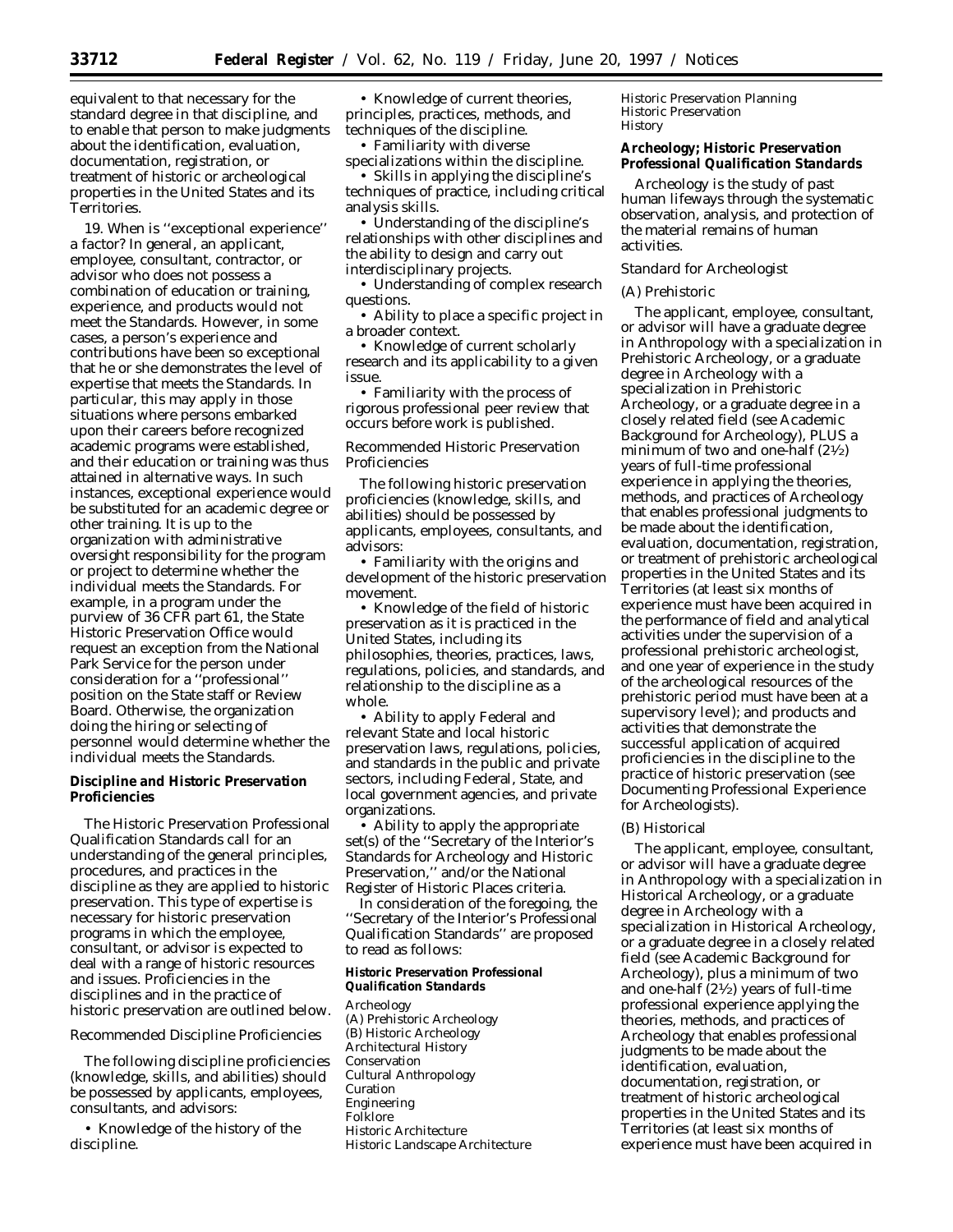the performance of field and analytical activities under the supervision of a professional Historical Archeologist, and one year of experience in the study of the archeological resources of the historic period must have been at a supervisory level); and products and activities that demonstrate the successful application of acquired proficiencies in the discipline to the practice of historic preservation (see Documenting Professional Experience for Archeologists).

(**Note:** Pursuant to 36 CFR part 61, a person meeting this Standard (either Prehistoric or Historic Archeology) is required as part of the core staff for each State Historic Preservation Office (SHPO) and as part of each State Review Board. Expertise described by this standard is also needed for Tribal Preservation Office staff or consultants of tribes that have executed a Memorandum of Agreement to implement Section 101(d) of the National Historic Preservation Act. It also may be needed for consultants hired with HPF grant funds and for members of Certified Local Government Commissions.)

### *Archeology—Academic Background*

*Closely related fields:* Anthropology, with a specialization in Archeology, is the typical degree discipline for archeologists practicing in the United States. One of the usual requirements for receiving the degree is completion of an archeological field school in which the student learns about techniques of survey, excavation, and laboratory processing. However, degree programs have also been established in Archeology, Cultural Resources Management, Historical Archeology, and Public Archeology. Some Historical Archeology programs are housed in History, Public History, or American Studies Departments. For these degrees, a list of courses taken should be reviewed to determine if the program is equivalent to that typically provided for a degree in Anthropology with a specialization in Archeology, including course work in archeological methods and theory, archeology of a geographic region (e.g., North America), and the field school.

*Discipline specializations:* The most prevalent specializations in Archeology include Historical Archeology or Prehistoric Archeology, i.e., the specialization in resources of either the prehistoric period or the historic period. These specializations necessarily require expertise in different types of sites and different sources of information about past human activities. For example, a prehistoric archeologist usually requires a knowledge of environmental sciences, while a historical archeologist needs to understand the techniques of archival

research. Additional specialized training and experience is also required for those specializing in, for example, underwater archeology, physical anthropology (human bones and burials), forensic archeology, or zooarcheology (non-human bones). In addition, archeologists typically specialize in the archeological resources of a particular time period, geographic region, resource type, or research subject.

## *Applying the Standard for Archeologist—Documenting Professional Experience*

A professional archeologist typically has experience in field survey, site testing, site excavation, artifact identification and analysis, documents research, and report preparation. Supervised field experience as a graduate student may be counted as part of the overall 21⁄2 year professional experience requirement.

A Prehistoric Archeologist meeting this Standard would document one year of supervisory experience in the study of prehistoric archeological sites; a Historical Archeologist would document one year of supervisory experience in the study of sites of the historic period.

The two archeologist specializations of Prehistoric Archeology and Historic Archeology are not interchangeable. Documentation to show that someone qualifies in both Prehistoric and Historic Archeology should include a minimum of one additional year of supervisory experience on resources of the other specialty, for a total of 31⁄2 years of experience, with products and activities in both specializations.

#### Products and Activities.

Professional experience and expertise must be documented through ''products and activities that demonstrate the successful application of acquired proficiencies in the discipline to the practice of historic preservation.'' Products and activities that meet the appropriate Secretary Standards for Archeology and Historic Preservation may include:

• Survey and excavation reports of cultural resource management or Section 106 (or other compliance) projects. These reports are typically called ''grey literature;'' they often have multiple authors and are usually produced in limited quantities by consulting firms.

• National Register documentation resulting in property listings or Determinations of Eligibility.

• Materials such as presentations, booklets, brochures, lesson plans, or

videos that interpret the results of archeological investigation for the general public.

• Publications including articles in professional journals, monographs, books, or chapters in edited books, related to the preservation of historic or archeological properties.

• Presentations at regional, national, or international professional conferences related to the preservation of historic or archeological properties.

• Professional service on boards or committees of regional, national, or international professional organizations concerned with the preservation of historic or archeological properties.

• Awards, research grants, research fellowships, or invitations to teaching posts.

This list is not comprehensive. Furthermore, it is not expected that all of these products and activities will need to be documented in order to meet the Standard; rather, a combination of several of these products and activities would be more typical. However, if the applicant were documenting professional experience in one of the specializations, the majority of products and activities should reflect that specialization.

## **Architectural History; Historic Preservation Professional Qualification Standards**

Architectural History is the study of the development of building practices through written records and design and the examination of structures, sites, and objects in order to determine their relationship to preceding, contemporary, and subsequent architecture and events.

#### *Standard for Architectural Historian*

(a) The applicant, employee, consultant, or advisor will have a graduate degree in Architectural History or a closely related field of study (see Academic Background for Architectural History), plus a minimum of two (2) years of full-time professional experience applying the theories, methods, and practices of Architectural History that enables professional judgments to be made about the identification, evaluation, documentation, registration, or treatment of historic properties in the United States and its Territories; and products and activities that demonstrate the successful application of acquired proficiencies in the discipline to the practice of historic preservation (see Documenting Professional Experience for Architectural Historians); or  $*$ 

(b) An undergraduate degree in Architectural History or a closely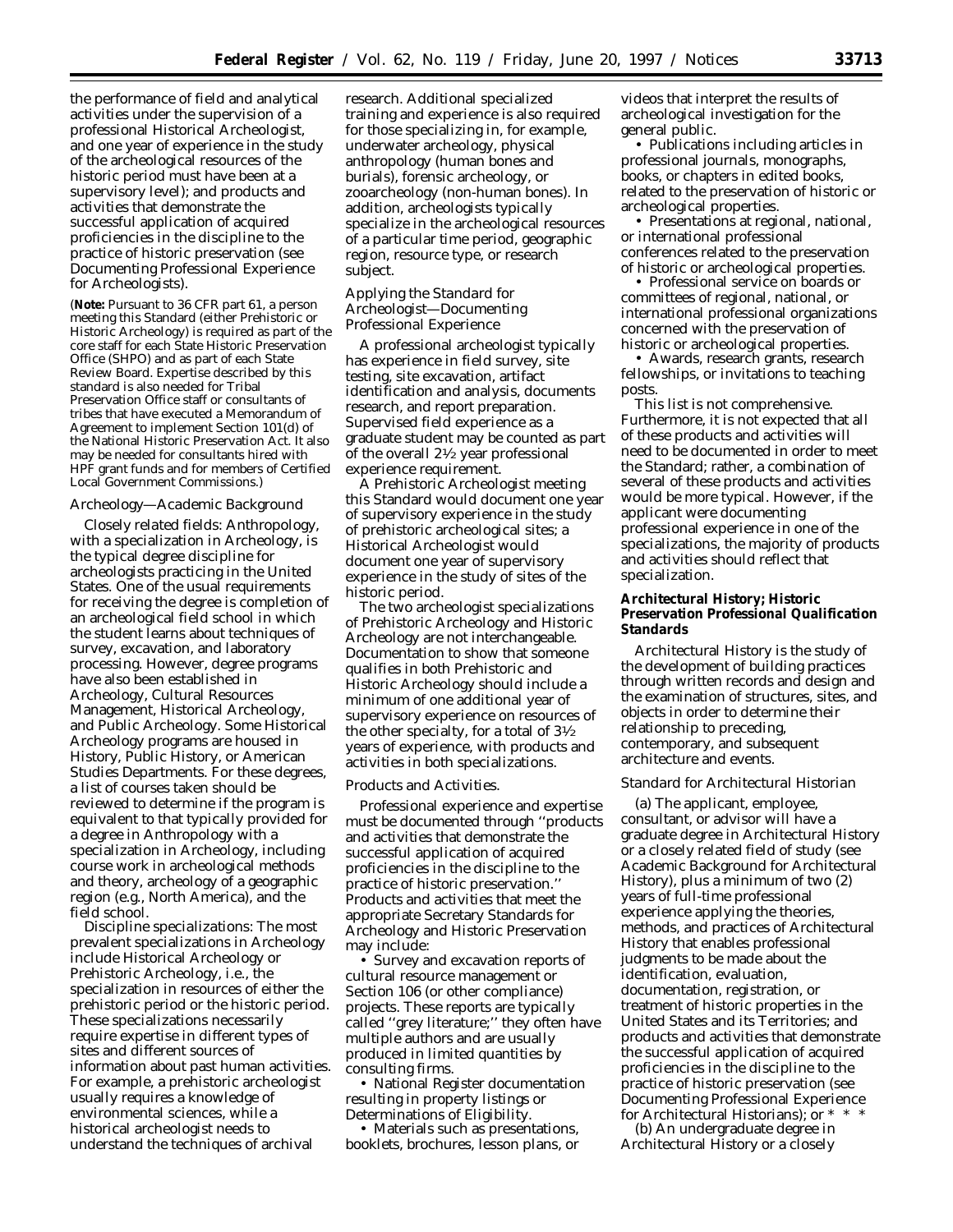related field of study (see Academic Background for Architectural History), plus a minimum of four (4) years of fulltime professional experience applying the theories, methods, and practices of Architectural History that enables professional judgments to be made about the identification, evaluation, documentation, registration, or treatment of historic properties in the United States and its Territories; and products and activities that demonstrate the successful application of acquired proficiencies in the discipline to the practice of historic preservation (see Documenting Professional Experience for Historians).

(**Note:** Pursuant to 36 CFR part 61, a person meeting this Standard is required as part of the core staff for each State Historic Preservation Office (SHPO) and as part of each State Review Board. Expertise described by this standard is also needed for Tribal Preservation Office staff or consultants of tribes that have executed a Memorandum of Agreement to implement Section 101(d) of the National Historic Preservation Act. It also may be needed for consultants hired with HPF grant funds and for members of Certified Local Government Commissions.)

### *Architectural History—Academic Background*

*Closely related fields:* Professional Architectural Historians typically receive their formal training through Architectural History, Art History, or Historic Preservation programs, which include course work in American Architectural History. Other fields of study may offer relevant training, provided that course work in American Architectural History is taken. These other fields may include American Studies, American Civilization, Architecture, Landscape Architecture, Urban and Regional Planning, American History, Historic Preservation, and Public History.

*Discipline specializations:* Architectural Historians tend to be generalists, although specializations within Architectural History are typically based on time periods (such as 18th century), on a particular architectural style (such as Georgian or vernacular), or a combination of these (such as plantation architecture in the antebellum South).

# *Applying the Standard for Architectural Historian—Documenting Professional Experience*

### Products and Activities

Professional experience and expertise must be documented through ''products and activities that demonstrate the successful application of acquired proficiencies in the discipline to the

practice of historic preservation.'' A professional Architectural Historian typically has expertise in research, survey, documentation, and evaluation, of architectural resources, including buildings, structures, objects, and districts. Documentation of such experience is desirable. Products and activities that meet the appropriate Secretary's Standards for Archeology and Historic Preservation may include:

• Survey reports assessing the significance of historic properties.

• Historic structure reports.

• National Register documentation resulting in property listings or Determinations of Eligibility.

• Documentation that meets HABS/ HAER standards for recording historic properties.

• Publications, which might include articles in regional, national, or international professional journals, monographs, books, or chapters in edited books, related to the preservation of historic structures.

• Presentations at regional, national, or international professional conferences related to the preservation of historic structures.

• Professional service on boards or committees of regional, national, or international professional organizations concerned with the preservation of historic structures.

• Awards, research grants, research fellowships, or invitations to teaching posts.

This list is not comprehensive. Furthermore, it should be understood that not all of these products and activities are needed in order to meet the Standard; rather, a combination of several products and activities would be more typical. If the applicant were documenting professional experience in one of the specializations, however, the majority of products and activities would naturally reflect that specialization.

### **Conservation; Historic Preservation Professional Qualification Standards**

Conservation is the practice of prolonging the physical and aesthetic life of prehistoric and historic material culture through documentation, preventive care, treatment, and research.

### *Standard for Conservator*

(a) The applicant, employee, consultant, or advisor will have a graduate degree in Conservation or a graduate degree in a closely related field of study with a certificate in Conservation (see Academic Background for Conservation), plus a minimum of three (3) years of full-time professional experience applying the

theories, methods, and practices of Conservation that enables professional judgments to be made about the identification, evaluation, documentation or treatment of objects associated with historic and prehistoric properties in the United States and its Territories; and products and activities that demonstrate the successful application of acquired proficiencies in the discipline to the practice of historic preservation (see Documenting Professional Experience for Conservators); or \* \* \*

(b) An undergraduate degree in Art History, or Natural or Physical Science, or another closely related field to Conservation (see Academic Background for Conservation), with an additional (3) years of full-time enrollment in an apprenticeship program equivalent to graduate studies in Conservation and supervised by a professional Conservator; plus a minimum of three (3) years full-time professional experience applying the theories, methods, and practices of Conservation that enables professional judgments to be made about the identification, evaluation, documentation, or treatment of objects associated with historic and prehistoric properties in the United States and its Territories; and products and activities that demonstrate the successful application of acquired proficiencies in the discipline to the practice of historic preservation (see Documenting Professional Experience for Conservators).

### *Conservation—Academic Background*

*Closely related fields:* Since Conservators tend to specialize in a particular class of objects, closely related fields will be diverse, and could include Art, Art Conservation, Art History, Architecture, Historic Preservation, Museum Studies, Chemistry, Physics, Engineering (or a related scientific field), Archeology, Anthropology, or other fields related to the conservation specialization. If a closely related field is being claimed, the degree in the closely related field should be accompanied by a certificate in Conservation, or the completion of course work equivalent to that typically offered in graduate Conservation programs. This course work should include examination, documentation, and treatment of objects; history and technology of objects; and conservation science. In addition, such a program should include the completion of a twosemester internship.

*Discipline specializations:* Professional conservators specialize in the treatment and maintenance of a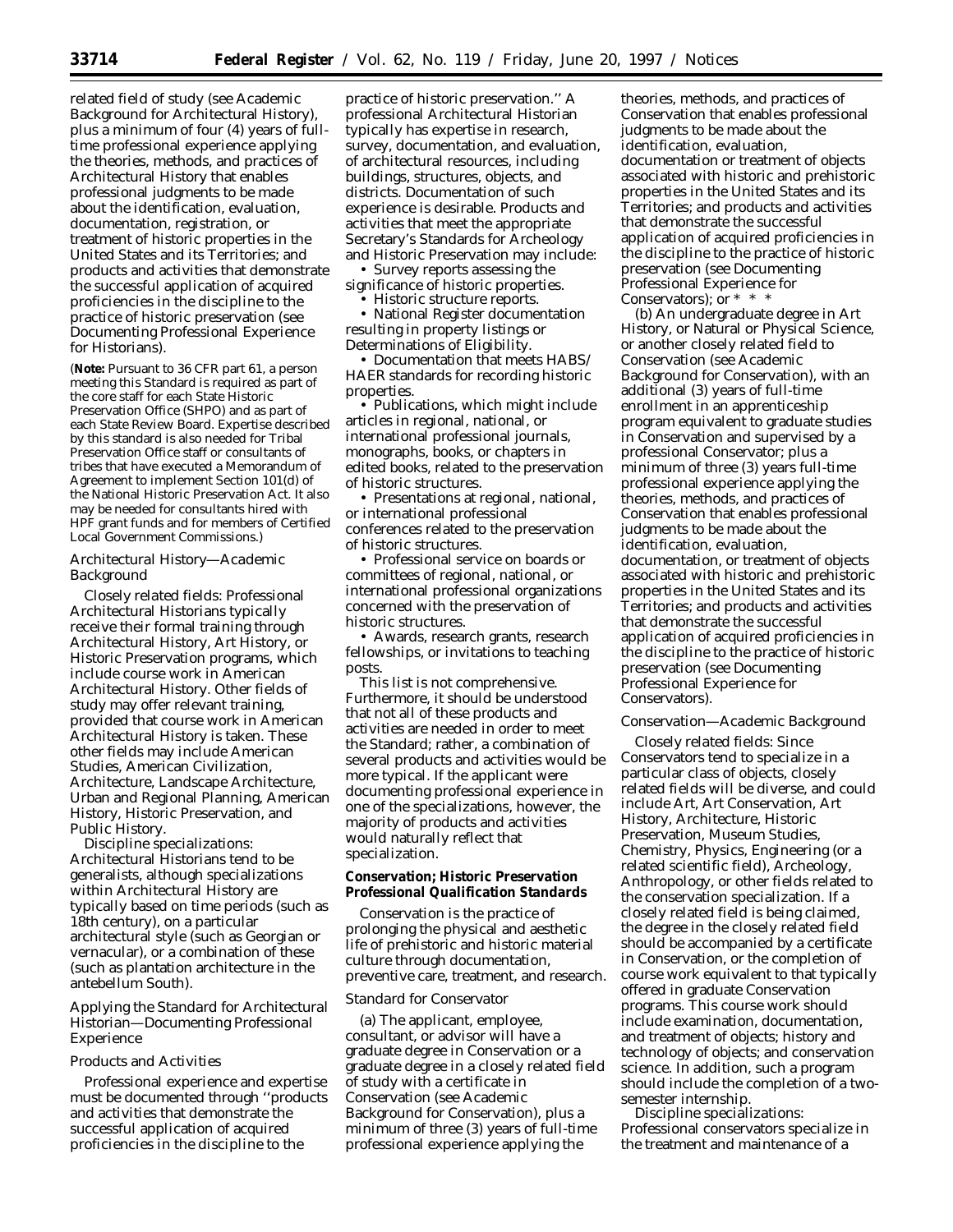specific class of objects or materials, such as archeological artifacts, architectural elements or fragments, or collections, books, ceramics, glass, decorative arts, ethnographic objects, furniture, metals, paintings, paper, photographs, sculpture, and textiles. Some conservators have studied more than one specialty, and have accumulated experience which allows them to practice in several of these specialties (although they are often closely related, such as books, drawings, prints or paper; decorative arts and furniture; sculpture and archeological artifacts). In these cases, the time period that distinguishes the materials is often the specialty. Each of these specialties requires focused training and experience, since each represents unique problems which are not always necessarily shared with other materials or time periods. Hence, a professional conservator should be able to perform according to professional standards of practice within the claimed area of specialty and should be both capable and willing to recognize his or her limitations. The professional conservator, moreover, should be generally knowledgeable about the issues of other specialties and the benefit of effective communication among the specialties. A broad understanding of the general principles of the conservation discipline is paramount as well, particularly in the area of technological and philosophical concerns that govern the ethics of the profession.

*A note on Conservation education:* Many professional Conservators received their training by serving apprenticeships with professional Conservators. For some time, however, graduate conservation programs have been established in academic institutions; these require an internship in recognition of the critical importance of hands-on training and experience in preparing students for professional practice.

### *Applying the Standard for Conservator—Documenting Professional Experience*

A professional Conservator typically possesses specialized technical skills and has experience in the examination, analysis, documentation, treatment, and preventive care of a specific class, or classes, of objects.

## Products and Activities

Professional experience and expertise must be documented through ''products and activities that demonstrate the successful application of acquired proficiencies in the discipline to the

practice of historic preservation.'' Products and activities that meet the appropriate Secretary's Standards for Archeology and Historic Preservation may include:

• A portfolio of current and past conservation work, including written and photographic documentation.

• Reports of examination, condition, or treatment of objects.

• Publications, which might include articles in professional journals, monographs, books, or chapters in edited books, related to the care and treatment of objects.

• Presentations at regional, national, or international professional conferences, workshops or other educational venues related to the care and treatment of objects.

• Professional service on boards or committees of regional, national, or international professional organizations concerned with the conservation of objects.

• Awards, research grants, research fellowships, or invitations to teaching posts.

This list is not comprehensive. Futhermore, it should be understood that not all of these products and activities are needed in order to meet the Standard; rather, a combination of several products and activities would be more typical. If the applicant were documenting professional experience in one of the specializations, however, the majority of products and activities would naturally reflect that specialization.

# **Cultural Anthropology; Historic Preservation Professional Qualification Standards**

Cultural anthropology is the description and analysis of cultural systems, which include systems of behaviors (economic, religious, social), values, ideologies, and social arrangements.

### *Standard for Cultural Anthropologist*

(a) The applicant, employee, consultant, or advisor will have a graduate degree in Anthropology with a specialization in Applied Cultural Anthropology, or a closely related field (see Academic Background for Cultural Anthropology), plus a minimum of two (2) years of full-time professional experience (including at least six months of field work supervised by a professional Cultural Anthropologist) applying the theories, methods, and practices of Cultural Anthropology that enables professional judgments to be made about the identification, evaluation, documentation, registration, or treatment of historic, prehistoric, or

traditional cultural properties in the United States and its Territories; and products and activities that demonstrate the successful application of acquired proficiencies in the discipline to the practice of historic preservation (see Documenting Professional Experience for Cultural Anthropologists); or \* \* \*

(b) An undergraduate degree in Anthropology or a closely related field (see Academic Background for Cultural Anthropology), with a specialization in Applied Cultural Anthropology, plus a minimum of four (4) years of full-time professional experience (including at least twelve months of field work supervised by a professional Cultural Anthropologist) applying the theories, methods, and practices of Cultural Anthropology that enables professional judgments to be made about the identification, evaluation, documentation, registration, or treatment of historic, prehistoric, or traditional cultural properties in the United States and its Territories; and products and activities that demonstrate the successful application of acquired proficiencies in the discipline to the practice of historic preservation (See Documenting Professional Experience for Cultural Anthropologists).

## *Cultural Anthropology—Academic Background*

*Closely related fields:* A degree in Anthropology with a specialization in Applied Cultural Anthropology is the typical degree discipline for Cultural Anthropologists practicing in the United States. Closely related fields of study may include Sociology, Cultural Geography, Folklife, History, and American Studies.

*Discipline specializations:* Specializations in this discipline include Applied Cultural Anthropology, and Social Anthropology (which may be considered the most closely related to Cultural Anthropology; some academic programs even combine them, referring to Sociocultural Anthropology). Departments of Anthropology typically provide training in Archeology, Physical Anthropology, Ethnography, and Sociocultural Anthropology, and they may offer Applied Anthropology concentrations in one or more of these fields. Professional Cultural Anthropologists tend to specialize geographically (such as in the Southwest United States, Micronesia or New England) or topically (such as Medical Anthropology or Urban Anthropology), or in working with particular cultural or linguistic groups (such as fishermen, Irish immigrants, or Northwest Coast Indians).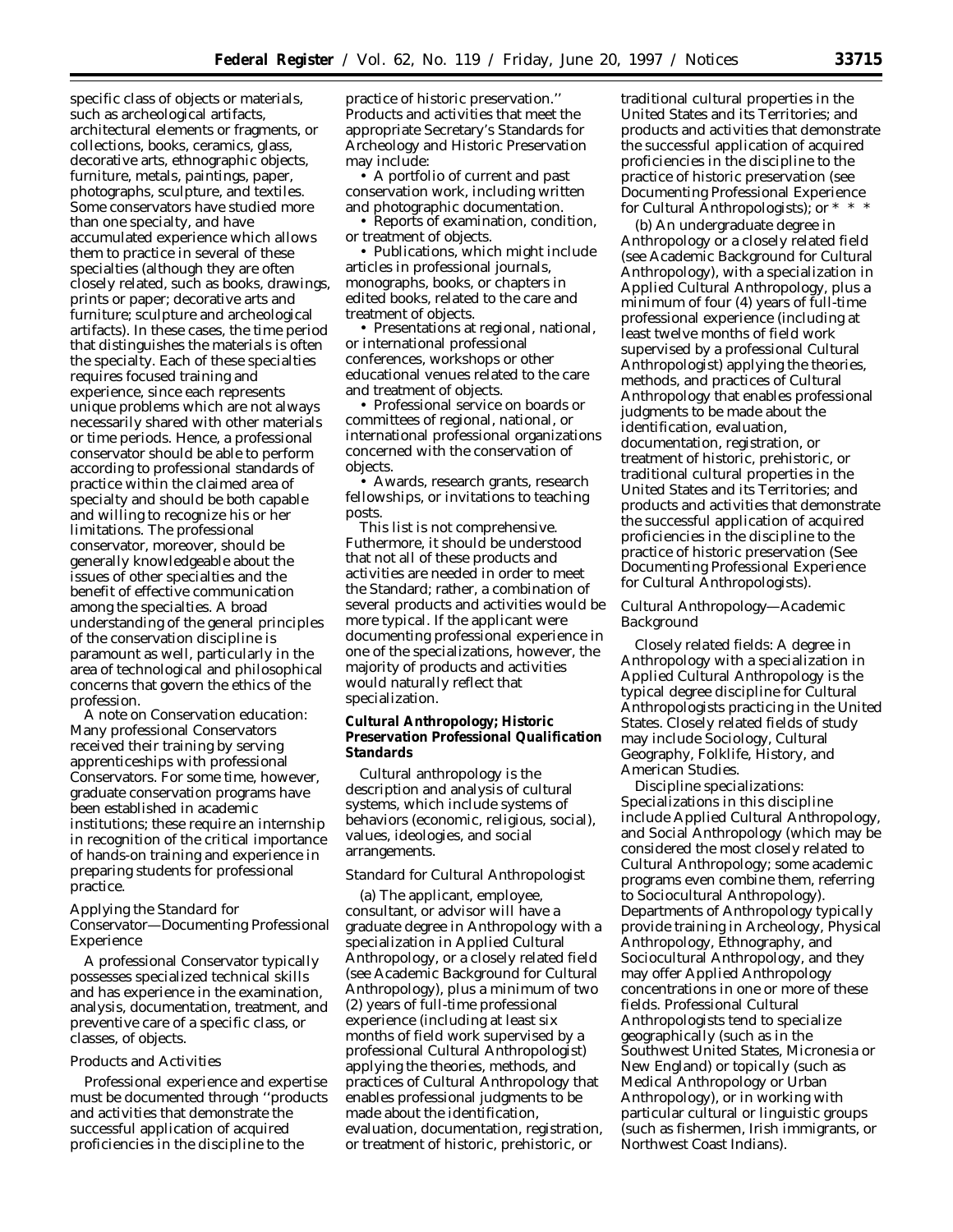# *Applying the Standard for Cultural Anthropologist—Documenting Professional Experience*

A professional Cultural Anthropologist typically has experience in the use of ethnohistoric and ethnographic techniques, including participant observation field work among one or more contemporary ethnic groups. The typical Cultural Anthropologist would also have performed field survey to identify and assess ethnographic resources, which can include, in addition to historic and cultural places of value, environmental features and places that have symbolic and other cultural value for Native American and/or other ethnic communities. A Cultural Anthropologist engaged in substantial ethnographic field work should demonstrate professional experience in the relevant geographic area and/or among the New World peoples, immigrant, ethnic, or minority communities with whom they will work.

### Products and Activities

Professional experience and expertise must be documented through ''products and activities that demonstrate the successful application of acquired proficiencies in the discipline to the practice of historic preservation.'' Products and activities that meet the appropriate Secretary's Standards for Archeology and Historic Preservation may include:

• Ethnographic field studies and survey reports, oral histories, or social impact assessments.

• National Register documentation of ethnographic resources or traditional cultural properties resulting in property listings or Determinations of Eligibility.

• Publications, which might include articles in regional, national, or international professional journals, monographs, books, or chapters in edited books, related to the documentation and preservation of historic and archeological resources, and/or traditional cultural properties.

• Presentations at regional, national, or international professional conferences, symposia, workshops or exhibits related to the documentation and preservation of historic and archeological resources, and/or traditional cultural properties.

• Professional service on boards or committees or regional, national, or international professional organizations concerned with the documentation and preservation of historic and archeological resources.

• Awards, research grants, research fellowships, or invitations to teaching posts.

This list is not comprehensive. Futhermore, it should be understood that not all of these products and activities are needed in order to meet the Standard; rather, a combination of several products and activities would be more typical. If the applicant were documenting professional experience in one of the specializations, however, the majority of products and activities would naturally reflect that specialization.

### **Curation; Historic Preservation Professional Qualification Standards**

Curation is the practice of documenting, managing, preserving, and interpreting museum collections according to professional museum and archival practices.

### *Standard for Curator*

(a) The applicant, employee, consultant, or advisor will have a graduate degree in Museum Studies or a closely related field of study (see Academic Background for Curation), plus a minimum of two (2) years of fulltime professional experience applying the theories, methods, and practices of Curation that enables professional judgments to be made about the identification, evaluation, documentation, preventive care, or interpretation of collections associated with historic and prehistoric properties in the United States and its Territories; and products and activities that demonstrate the successful application of acquired proficiencies in the discipline to the practice of historic preservation (see Documenting Professional Experience for Curators); or \* \* \*

(b) An undergraduate degree in Museum Studies or a closely related field of study (see Academic Background for Curation), plus a minimum of four (4) years of full-time professional experience applying the theories, methods, and practices of Curation that enables professional judgments to be made about the identification, evaluation, documentation, preventive care, or interpretation of collections associated with historic and prehistoric properties in the United States and its Territories; and products and activities that demonstrate the successful application of acquired proficiencies in the discipline to the practice of historic preservation (see Documenting Professional Experience for Curator).

### *Curation—Academic Background*

*Closely related fields:* A degree program called Museum Studies in one academic institution might be called

Museum Science or Museology in another institution. Since Curators often specialize in particular disciplines, those fields of study would be relevant provided that theoretical as well as hands-on training was also obtained in museum methods and techniques, including collections care and management. Examples of relevant fields could include American Studies, Anthropology, Archeology, Art History, Archival or Library Science, History, Biology, Botany, Chemistry, Physics, Engineering, Geology, Zoology, and other similar fields of study, depending upon the nature of the collections to be curated.

*Discipline specializations:* Professional Curators tend to be specialists in a particular academic discipline relevant to the collections held by their institution or museum, which could include, for example, 19thcentury Hudson Valley School paintings, Southwest Pueblo pottery, Civil War military uniforms, sitespecific archeological materials, or natural history specimens.

### *Applying the Standard for Curator— Documenting Professional Experience*

A professional Curator typically has experience in managing and preserving a collection according to professional museum and archival practices. Cultural training should involve experience with the chemical and physical properties of material culture, as well as practical and legal aspects of health and safety, an understanding of climate control systems, security, and conservation methods. The Curator is directly responsible for the care and academic interpretation of all objects, materials, and specimens belonging to or lent to the museum; recommendations for acquisition, de-accession, attribution and authentication; and research on the collections and the publication of the results of that research. The Curator also may have administrative and/or exhibition responsibilities.

### Products and Activities

Professional experience and expertise must be documented through ''products and activities that demonstrate the successful application of acquired proficiencies in the discipline to the practice of historic preservation.'' Products and activities that meet the appropriate Secretary's Standards for Archeology and Historic Preservation may include:

• Exhibit catalogs and other scholarly reports.

• Field or laboratory work that demonstrates ability to conserve, document, or interpret archeological,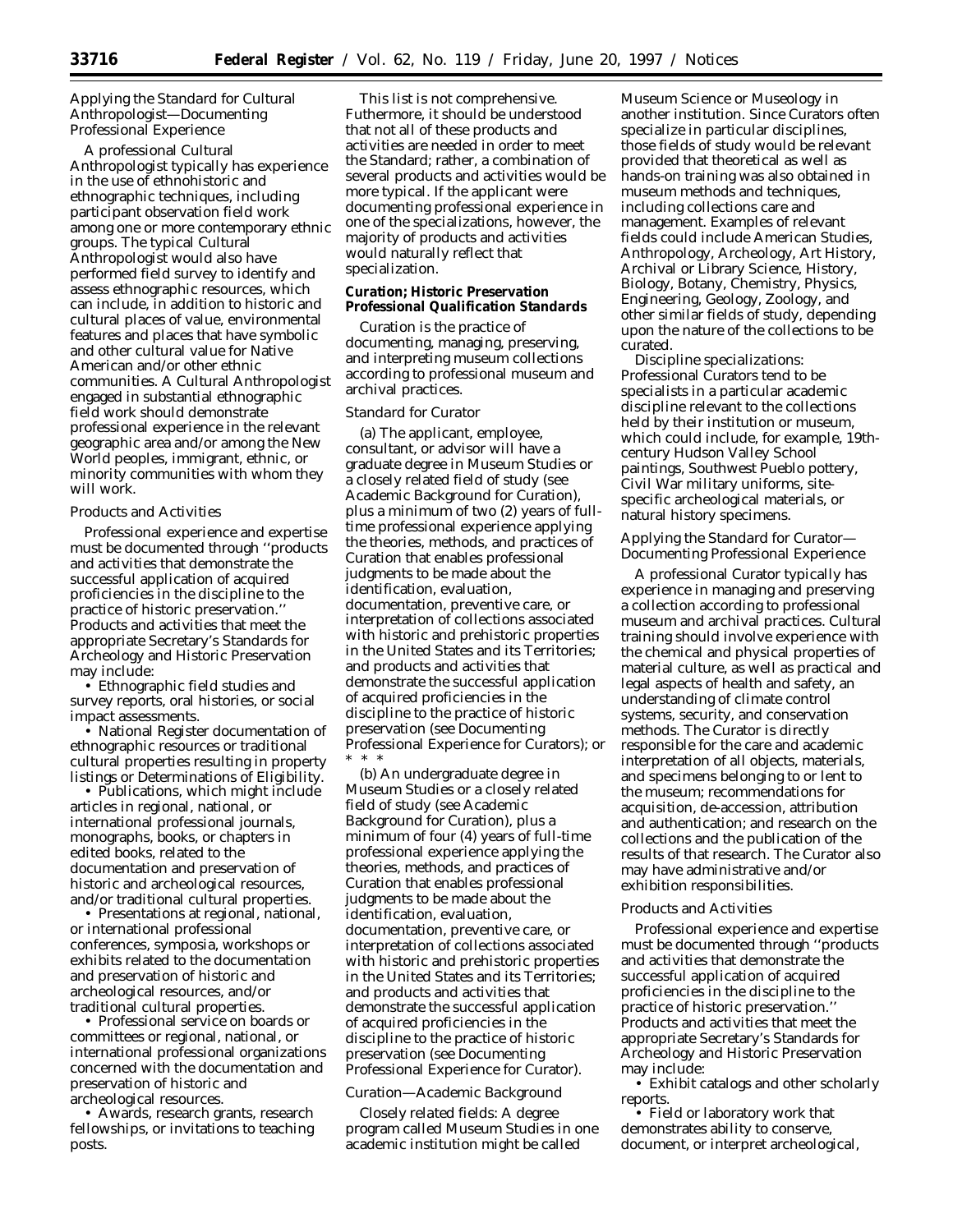archival, or material culture objects or collections.

• Plans or finding aids for the preservation or documentation of museum collections.

• Publications, which might include articles in regional, national, or international professional journals, monographs, books, or chapters in edited books, related to the care and treatment of archeological, archival, or material culture objects or collections.

• Presentations at regional, national, or international professional conferences, symposia, workshops, or exhibits related to the care and treatment of archeological, archival, or material cultural objects or collections.

• Professional service on boards or committees or regional, national, or international professional organizations concerned with the care and treatment of archeological, archival, or material culture objects or collections.

• Awards, research grants, research fellowships, or invitations to teaching posts.

This list is not comprehensive. Furthermore, it should be understood that not all of these products and activities are needed in order to meet the Standard; rather, a combination of several products and activities would be more typical. If the applicant were documenting professional experience in one of the specializations, however, the majority of products and activities would naturally reflect that specialization.

# **Engineering; Historic Preservation Professional Qualification Standards**

Engineering is the practice of applying scientific principles to the research, planning, design, and management of structures and machines such as roads, bridges, canals, dams, docks, locomotives, and buildings, including their structural, electrical, or mechanical systems. Historic Engineering involves specialized training in engineering principles, theories, concepts, methods, and technologies of the past, and appropriate methods of interpreting and preserving historic engineered structures or machinery.

## *Standard for Engineer*

(a) The applicant, employee, consultant, or advisor will have a State Government-recognized license to practice civil or structural engineering, plus, a minimum of two (2) years of fulltime professional experience applying the theories, methods, and practices of engineering that enables professional judgments to be made about the documentation or treatment of historic

structures and machines in the United States and its Territories; and products and activities that demonstrate the successful application of acquired proficiencies in the discipline to the practice of historic preservation (see Documenting Professional Experience for Engineers); or  $* * *$ 

(b) A Masters of Civil Engineering degree with demonstrable course work in Historic Preservation, for historic structures rehabilitation, plus a minimum of two (2) years of full-time professional experience applying the theories, methods, and practices of Engineering that enables professional judgments to be made about the documentation or treatment of historic structures and machines in the United States and its Territories; and products and activities that demonstrate the successful application of acquired proficiencies in the discipline to the practice of historic preservation (see Documenting Professional Experience for Engineers); or  $* * *$ 

(c) A Bachelors of Civil Engineering degree with at least one year of graduate study in History of Technology, Historic Preservation, Engineering History, or a closely related field (see Academic Background for Engineers), plus a minimum of two (2) years of full-time professional experience applying the theories, methods and practices of Engineering that enables professional judgments to be made about the documentation or treatment of historic structures and machines in the United States and its Territories; and products and activities that demonstrate the successful application of acquired proficiencies in the discipline to the practice of historic preservation (see Documenting Professional Experience for Engineers).

(**Note:** Only persons who are licensed to practice Engineering in that State may prepare and seal plans and specifications in order to obtain construction permits, authorize payments to contractors, and certify that the work is complete. However, State staff, State Review Board members, and CLG staff or Commission members who are not licensed, but who meet the Standard for Engineer under (b) or (c) above, can review proposed and completed work for compliance with the applicable Secretary's Standards for Tax Act, HPF Grant, or other related programs.)

### *Engineering—Academic Background*

*Closely related fields:* The Bachelor of Civil Engineering degree is a five-year degree that is unlikely to include historic preservation course work. The same is true of a Masters of Civil Engineering degree. An Engineer with an Engineering degree is well grounded in all aspects of engineering practice,

including design, planning, construction specifications, and contract administration. Although this background is essential, additional training is needed in order to understand and work with historic structures, sites, and machines, with their complex material evolution and treatment problems. Specialized training, to supplement that provided by the professional Engineering program, should be acquired in such areas as American Architectural and Engineering History, History of Technology, Architectural Preservation, Conservation, Historic Construction Technologies, Historic Building Materials, Historical Archeology, and Historic Preservation.

*Discipline specializations:* Civil Engineering, Electrical Engineering, Mechanical Engineering, and Structural Engineering are typical specializations within the broader discipline of Engineering. The two specializations most often used in historic preservation projects are Civil and Structural Engineering. Occasionally, there may be the need for a Mechanical Engineer to address issues concerning historic machinery such as locomotives, steam engines, water turbines, electric generators, and similar machines and equipment, or particularly complex mechanical systems in a historic structure.

## *Applying the Standard for Engineer— Documenting Professional Experience*

To be licensed by a State Government as a professional Engineer, an individual must pass a written exam and successfully fulfill education, training, and experience requirements. In addition, a professional Historical Engineer has both theoretical knowledge and technical skill associated with preserving historic structures and machines, and with the application of Engineering theories, methods, and practices that enables professional judgments to be made about the evaluation, documentation, or treatment of historic structures and machines in the United States and its Territories. A professional Historical Engineer typically has gained experience on structural preservation projects, which have included research and detailed investigations of historic structures or mechanical artifacts and preparation of recommendations for the treatment of such properties in order to preserve them in accordance with the appropriate Secretary's Standards for Archeology and Historic Preservation (particularly the Secretary's Standards for the Treatment of Historic Properties).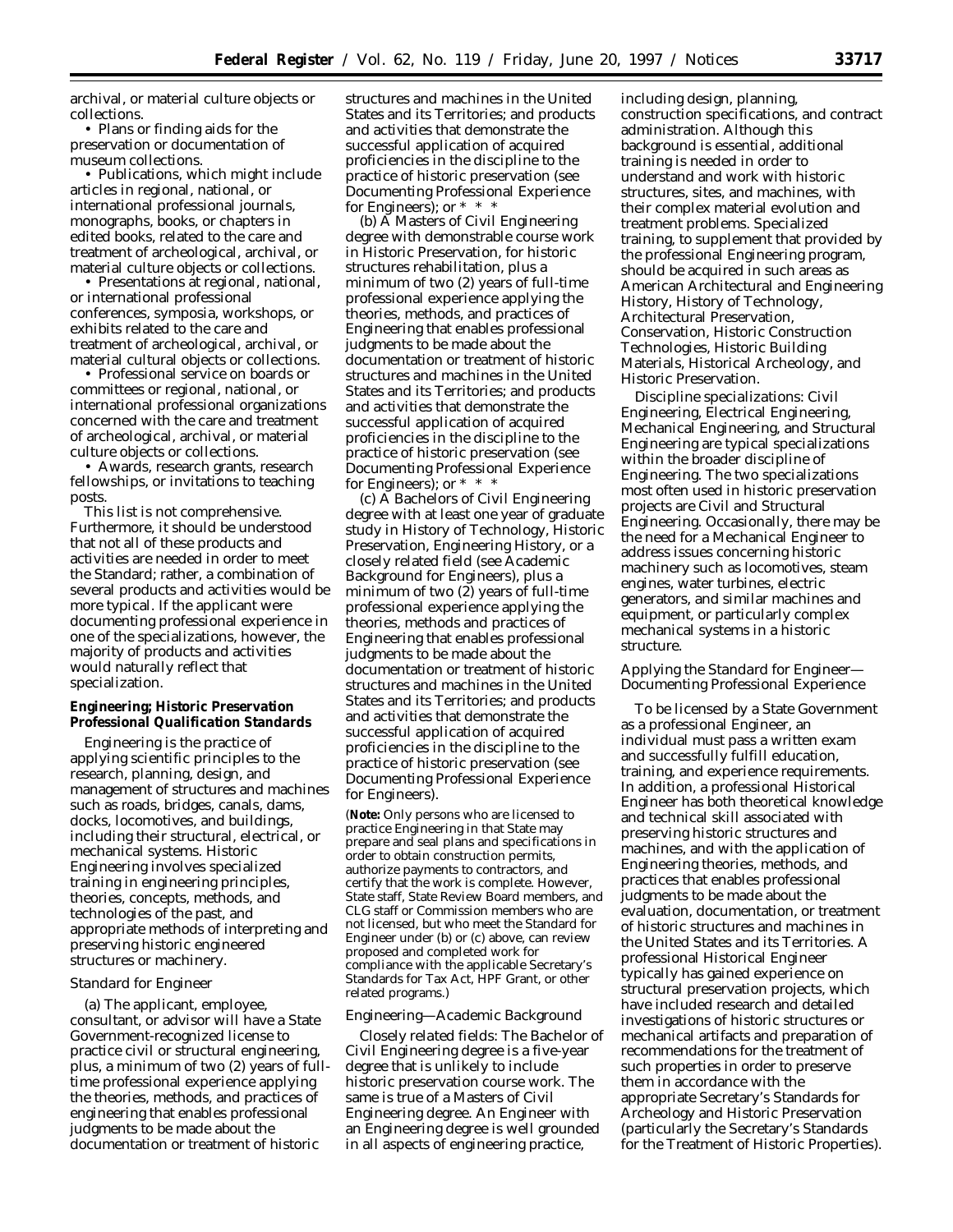## Products and Activities

Professional experience and expertise must be documented through ''products and activities that demonstrate the successful application of acquired proficiencies in the discipline to the practice of historic preservation.'' Products and activities that meet the Secretary Standards for Archeology and Historic Preservation may include:

• Plans and Specifications for the preservation, rehabilitation, or restoration of historic structures, such as bridges, dams, canal locks, and for the structural rehabilitation or seismic stabilization of buildings.

• Adaptive reuse or feasibility studies that make recommendations for preserving or structurally stabilizing historic structures, including bridges.

• Historic Structure Reports or Condition Assessments of historic structures or machines.

• Documentation that meets HABS/ HAER standards for recording historic structures or machines.

• Experience applying the Secretary of the Interior's Standards for the Treatment of Historic Properties to the review of work on historic structures, sites or machines.

• Awards for historic structure preservation, rehabilitation, or restoration received from local, regional, national, or international professional organizations.

• Publications, which might include articles in regional, national, or international professional journals, monographs, books, or chapters in edited books about the preservation of historic structures or machines.

• Presentations at regional, national, or international professional conferences, symposia, workshops, or exhibits about the preservation of historic structures or machines.

• Professional service on boards or committees or regional, national, or international professional organizations concerned with the preservation of historic structures or machines.

This list is not comprehensive. Furthermore, it should be understood that not all of these products and activities are needed in order to meet the Standard; rather, a combination of several products and activities would be more typical.

# **Folklore; Historic Preservation Professional Qualification Standards**

Folklore is the study and documentation of traditional, expressive culture shared within various ethnic, familial, occupational, religious, and regional groups.

### *Standard for Folklorist*

(a) The applicant, employee, consultant, or advisor will have a graduate degree in Folklore, Folklife Studies, Anthropology or a closely related field of study (see Academic Experience for Folklore), with a specialization in Folklore or Folklife Studies, plus a minimum of two (2) years of full-time professional experience applying the theories, methods, and practices of Folklore that enables professional judgments to be made about the identification, evaluation, or documentation of folk cultures or lifeways associated with historic or prehistoric properties in the United States and its Territories; and products and activities that demonstrate the successful application of acquired proficiencies in the discipline to the practice of historic preservation (see Documenting Professional Experience for Folklorists); or \* \* \*

(b) An undergraduate degree in Anthropology or a closely related field of study (see Academic Experience for Folklore), plus a minimum of four (4) years of full-time professional experience applying the theories, methods, and practices of Folklore that enables professional judgments to be made about the identification, evaluation, or documentation of folk cultures or lifeways associated with historic or prehistoric properties in the United States and its Territories; and products and activities that demonstrate the successful application of acquired proficiencies in the discipline to the practice of historic preservation. (see Documenting Professional Experience for Folklorists).

### *Folklore—Academic Background*

*Closely related fields:* Typically, a professional Folklorist has a graduate degree in Folklore or Folklife Studies, or from highly specialized study within other disciplines such as Anthropology, English, Linguistics, or Sociology, provided that such study included training in theory, research and fieldwork techniques, and in the diverse categories of expressive culture.

*Discipline specializations:* A graduate degree in Anthropology may be combined with a specialization in Folklore and Folklife Studies. Other specializations may include: English, Cultural Anthropology, Ethnohistory, Ethnobotany, Ethnozoology, Ethnoarcheology, Cultural Geography, Sociology, and Oral History.

A professional Folklore specialist, or Folklorist, may specialize in any of the categories of traditional expressive culture, such as music

(ethnomusicology), spoken word traditions, material culture, customs, or religious and belief systems; or specialization may focus on the study of a particular contemporary group (such as the Pennsylvania Amish) or region of the United States (such as Appalachia).

## *Applying the Standard for Folklorist— Documenting Professional Experience*

A professional Folklorist typically demonstrates professional knowledge and skills in established methods and techniques of folklore and folklife research in the collection, evaluation, documentation, analysis, and/or presentation of grassroots and traditional cultural expression, including folk music, spoken word, dance, craftsmanship and artistic traditions, folkways, customs, belief systems, traditional foodways, and regional and/or occupational groups and communities. Experience would typically include fieldwork, with on-site interviews, observation, and documentation of contemporary human cultural activities.

#### Products and Activities

Professional experience and expertise must be documented through ''products and activities that demonstrate the successful application of acquired proficiencies in the discipline to the practice of historic preservation.'' Products and activities that meet the appropriate Secretary's Standards for Archeology and Historic Preservation may include:

• Field studies and survey reports, oral histories, or assessments of the significance of historic properties.

• Publications, which might include articles in regional, national, or international professional journals; monographs, books, or chapters in edited books, related to assessing the significance of historic or traditional cultural properties.

• Presentations at regional, national, or international professional conferences, symposia, workshops, exhibitions, or other educational venues related to analyzing cultural traditions in evaluating the significance of historic or traditional cultural properties.

• Professional service on boards or committees of regional, national, or international professional organizations concerned with documenting and analyzing cultural traditions.

• Awards, research grants, research fellowships, or invitations to teaching posts.

This list is not comprehensive. Furthermore, it should be understood that not all of these products and activities are needed in order to meet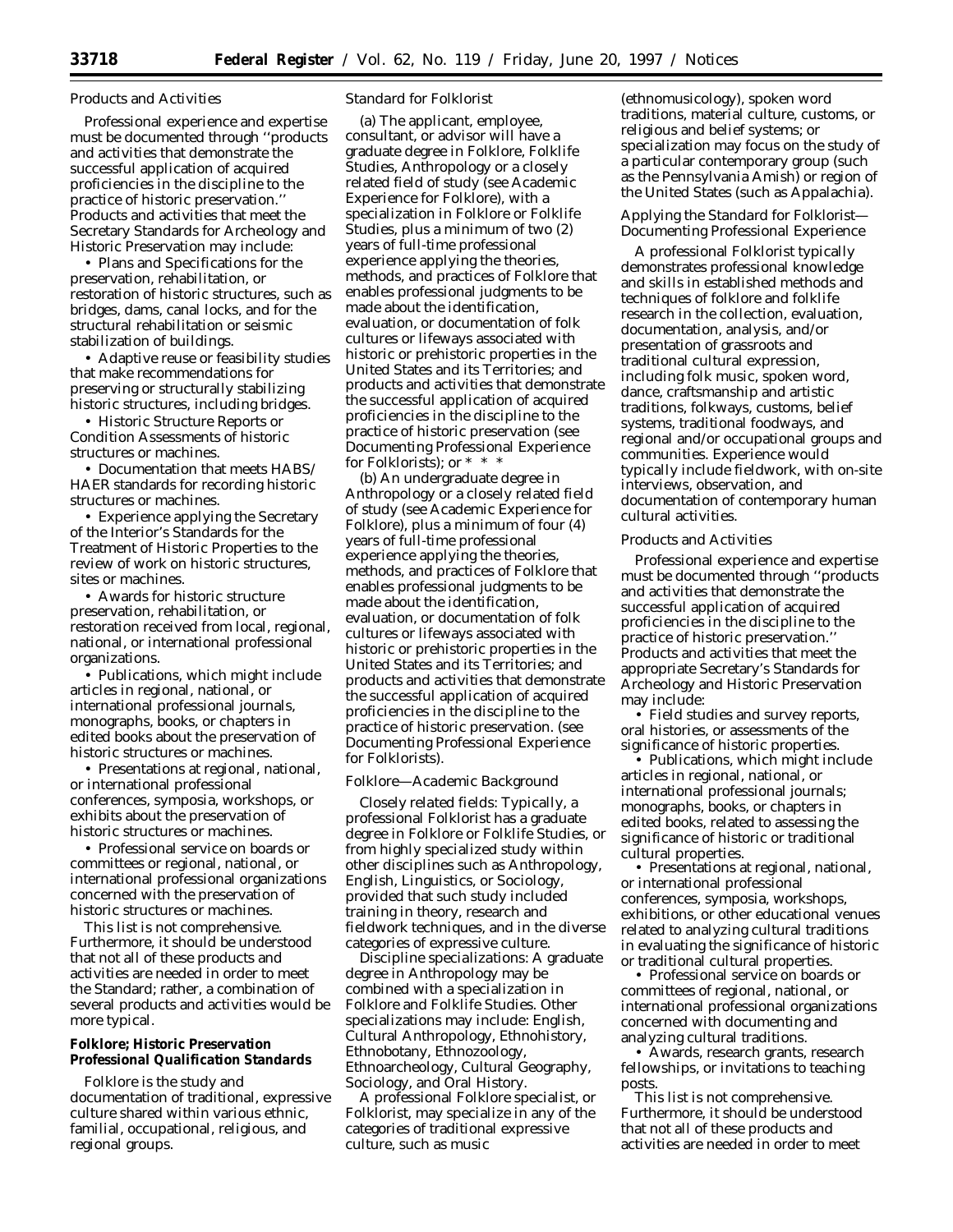the Standard; rather, a combination of several products and activities would be more typical. If the applicant were documenting professional experience in one of the specializations, however, the majority of products and activities would naturally reflect that specialization.

## **Historic Architecture; Historic Preservation Professional Qualification Standards**

Historic Architecture is the practice of applying artistic and scientific principles to the research, planning, design, and management of the built environment with specialized training in the principles, theories, concepts, methods, and techniques of preserving historic buildings and structures.

### *Standard for Historical Architect*

(a) The applicant, employee, consultant, or advisor will have a State Government-recognized license to practice Architecture, plus, a minimum of two (2) years of full-time professional experience applying the theories, methods, and practices of Architecture that enables professional judgments to be made about the evaluation, documentation, or treatment of historic structures in the United States and its Territories; and products and activities that demonstrate the successful application of acquired proficiencies in the discipline to the practice of historic preservation (see Documenting Professional Experience for Historical Architects); or  $* * *$ 

(b) A Masters of Architecture degree with demonstrable course work in Architectural Preservation, Architectural History, Historic Preservation, Historic Preservation Planning, or a closely related field (see Academic Background for Historic Architecture), plus a minimum of two (2) years of full-time professional experience applying the theories, methods, and practices of Historic Architecture that enables professional judgments to be made about the evaluation, documentation, or treatment of historic structures in the United States and its Territories; and products and activities that demonstrate the successful application of acquired proficiencies in the discipline to the practice of historic preservation (see Documenting Professional Experience for Historical Architects); or \* \* \*

(c) A Bachelors of Architecture degree with at least one year of graduate study in Architectural Preservation, Architectural History, Historic Preservation, Historic Preservation Planning, or a closely related field (see Academic Experience for Historic

Architecture), plus a minimum of two (2) years of full-time professional experience applying the theories, methods and practices of Historic Architecture that enables professional judgments to be made about the evaluation, documentation, or treatment of historic structures in the United States and its Territories; and products and activities that demonstrate the successful application of acquired proficiencies in the discipline to the practice of historic preservation (see Documenting Professional Experience for Historical Architects).

(**Note:** Only persons who are licensed to practice Architecture in that State may prepare and seal plans and specifications in order to obtain construction permits, authorize payments to contractors, and certify that the work is completed. However, State staff, State Review Board members, and CLG staff or Commission members who are not licensed, but who meet the Standard for Historical Architect under (b) or (c) above, can review proposed and completed work for compliance with the applicable Secretary's Standards for Tax Act, HPF Grant, or other related programs.)

## *Historic Architecture—Academic Background*

*Closely related fields:* The Bachelor of Architecture degree is a five-year degree that does not always include historic preservation course work. The same may be true of a Masters of Architecture degree. An Historical Architect is first an Architect and, as such, is well grounded in all aspects of architectural practice, including architectural design, planning, construction specifications, and contract administration. Although this background is essential, additional training is needed in order to understand and work with historic structures, with their complex material evolution and treatment problems. Specialized training, to supplement that provided by the professional Architecture program, should be acquired in such areas as American Architectural History, Architectural Preservation, Conservation, Historic Construction Technologies, Historic Building Materials, and Historic Preservation.

*Discipline specialization:* Historic Architecture is a specialization within the broader discipline of Architecture.

# *Applying the Standard for Historical Architect—Documenting Professional Experience*

To be licensed by a State Government as a professional Architect, an individual must pass a written exam and successfully fulfill education, training, and experience requirements. In addition, a professional Historical

Architect has both theoretical knowledge and technical skill associated with preserving historic structures, and with the application of Architecture theories, methods, and practices that enables professional judgments to be made about the evaluation, documentation, or treatment of historic properties in the United States and its Territories. A professional Historical Architect typically has gained experience on structural preservation projects, which have included research and detailed investigations of historic structures and preparation of recommendations for the treatment of properties in order to preserve them in accordance with the appropriate Secretary's Standards for Archeology and Historic Preservation (particularly the Secretary's Standards for the Treatment of Historic Properties).

### Products and activities

Professional experience and expertise must be documented through ''products and activities that demonstrate the successful application of acquired proficiencies in the discipline to the practice of historic preservation. Products and activities that meet the Secretary Standards for Archeology and Historic Preservation may include:

• Plans and Specifications for the preservation, rehabilitation, or restoration of historic structures.

• Adaptive reuse or feasibility studies that make recommendations for preserving historic structures.

- Historic Structure Reports or Condition Assessments of historic structures.
- Documentation that meets HABS/ HAER standards for recording historic structures.

• Experience applying the Secretary of the Interior's Standards for the Treatment of Historic Properties to the review of work on historic structures.

• Awards for historic structure preservation, rehabilitation, or restoration received from local, regional, national, or international professional organizations.

• Publications, which might include articles in regional, national, or international professional journals, monographs, books, or chapters in edited books about the preservation of historic structures.

• Presentations at regional, national, or international professional conferences, symposia, workshops, or exhibits about the preservation of historic structures.

• Professional service on boards or committees or regional, national, or international professional organizations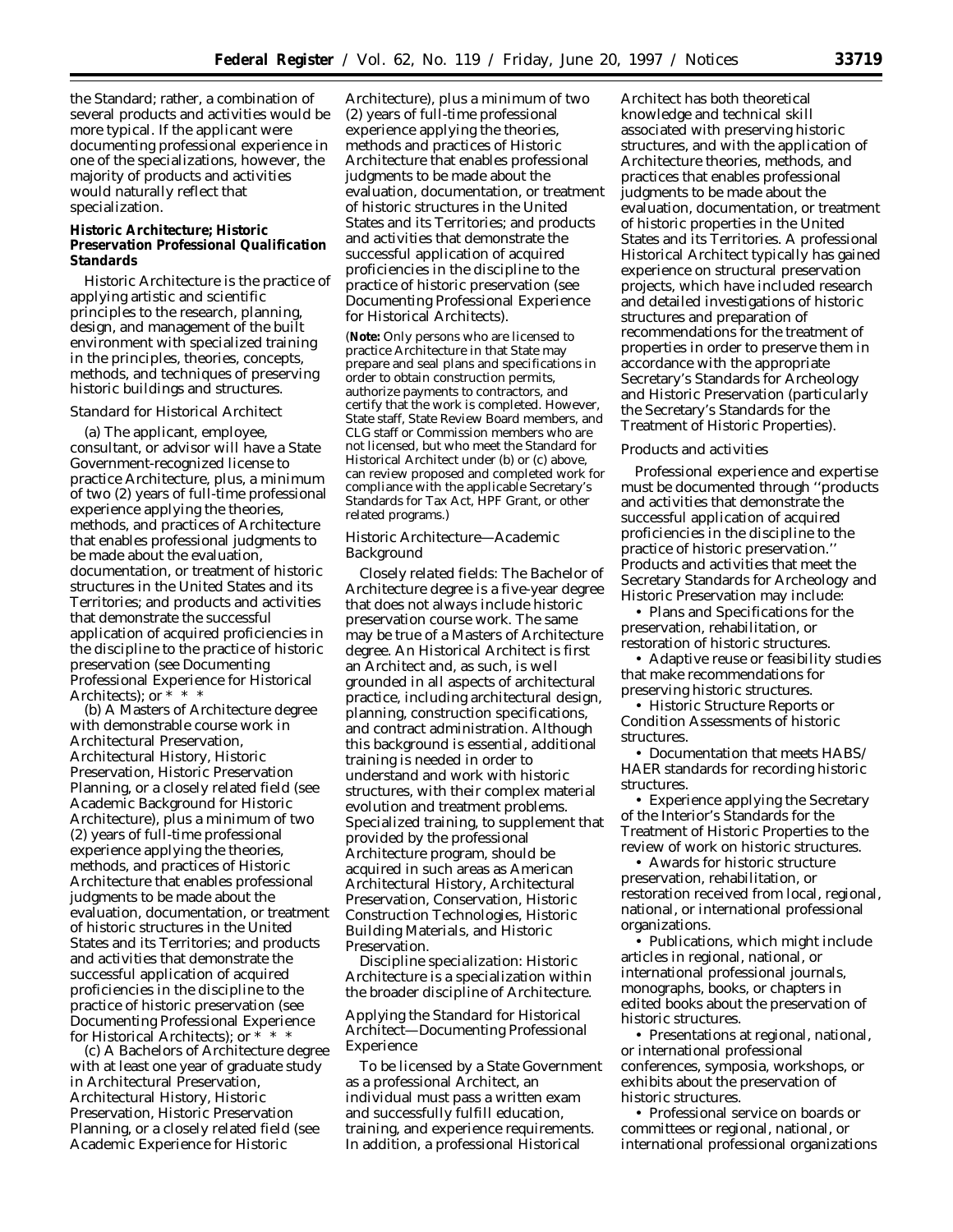concerned with the preservation of historic structures.

This list is not comprehensive. Furthermore, it should be understood that not all of these products and activities are needed in order to meet the Standard; rather, a combination of several products and activities would be more typical.

## **Historic Landscape Architecture; Historic Preservation Professional Qualification Standards**

Historic Landscape Architecture is the practice of applying artistic and scientific principles to the research, planning, design, and management of both natural and built environments with specialized training in the principles, theories, concepts, methods, and techniques of preserving cultural landscapes.

## *Standard for Historical Landscape Architect*

(a) The applicant, employee, consultant, or advisor will have a State Government-recognized license to practice Landscape Architecture, plus, a minimum of two (2) years full-time professional experience applying the theories, methods, and practices of Landscape Architecture that enables professional judgments to be made about the identification, evaluation, documentation, registration, or treatment of historic properties in the United States and its Territories; and products and activities that demonstrate the successful application of acquired proficiencies in the discipline to the practice of historic preservation (see Documenting Professional Experience for Historic Landscape Architects); or \* \* \*

(b) A Masters degree in Landscape Architecture with demonstrable course work in the principles, theories, concepts, methods, and techniques of preserving cultural landscapes, plus a minimum or two (2) years of full-time professional experience applying the theories, methods, and practices of Landscape Architecture that enables professional judgments to be made about the identification, evaluation, documentation, registration, or treatment of historic properties in the United States and its Territories; and products and activities that demonstrate the successful application of acquired proficiencies in the discipline to the practice of historic preservation (see Documenting Professional Experience for Historic Landscape Architects); or \* \* \*

(c) A four-year or five-year Bachelors degree in Landscape Architecture, plus a minimum of three (3) years of full-

time professional experience applying the theories, methods, and practices of Landscape Architecture that enables professional judgments to be made about the identification, evaluation, documentation, registration, or treatment of historic properties in the United States and its Territories; and products and activities that demonstrate the successful application of acquired proficiencies in the discipline to the practice of historic preservation (see Documenting Professional Experience for Historic Landscape Architects).

(**Note:** Only persons who are licensed to practice Landscape Architecture in that State may prepare and seal plans and specifications in order to obtain construction permits, authorize payments to contractors, and certify that the work is completed. However, State staff, State Review Board members, and CLG staff or commission members who are not licensed, but who meet the Standard for Historical Landscape Architect under (b) or (c) above, can review proposed and completed work for compliance with the applicable Secretary's Standards for Tax Act, HPF Grant, Grant, or other related programs.)

## *Historic Landscape Architecture— Academic Background*

*Closely related fields:* Landscape Architecture is the typical professional Bachelors degree, which is awarded after successful completion of a fouryear or five-year undergraduate program. However, the Bachelors or Masters in Landscape Architecture may not always include historic preservation course work. While the standard Landscape Architecture degree program addresses all general aspects of landscape architectural practice (including design, planning, construction specifications, and professional practice), additional training is needed for Historical Landscape Architects. They may need training in landscape research, documentation, analysis, evaluation, and treatment techniques. This additional training is achieved through additional course work and/or professional experience.

*Graduate study:* The Masters in Landscape Architecture degree is the typical graduate degree, which is awarded after successful completion of a two-year or three-year graduate program. This degree should include studies in the principles, theories, concepts, methods, and techniques of preserving cultural landscapes. Course work may include cultural geography; landscape history; archival research techniques; historic preservation theory, principles, and practice; and preservation technologies.

*Discipline specialization:* Historic Landscape Architecture is a specialization within the broader field of Landscape Architecture. Historical Landscape Architects should have completed training in the principles, theories, concepts, methods, and techniques of preserving cultural landscapes. Cultural landscape preservation focuses on preserving a landscape's physical attributes, biotic systems, and use (especially when that use contributes to its historical significance). Graduate study and/or professional experience provides the specialized training needed by the Historical Landscape Architect.

## *Applying the Standard for Historical Landscape Architect—Documenting Professional Experience*

To be licensed by a State Government as a professional Landscape Architect, an individual typically must pass a written exam and successfully fulfill education, training, and experience requirements. In addition, an Historical Landscape Architect must have two years of experience in the application of Landscape Architecture theories, methods, and practices to the identification, evaluation, documentation, registration, or treatment of historic properties in the United States and its Territories. A professional Historical Landscape Architect has both theoretical knowledge and technical skill associated with the preservation of cultural landscapes in accordance with the Secretary's Standards for Archeology and Historic Preservation. Cultural landscapes include historic sites, historic designed landscapes, historic vernacular landscapes, and ethnographic landscapes.

### Products and Activities

Professional experience and expertise must be documented through ''products and activities that demonstrate the successful application of acquired proficiencies in the discipline to the practice of historic preservation.'' Products and activities that meet the appropriate Secretary's Standards for Archeology and Historic Preservation may include:

• Surveys and inventories of cultural landscapes.

• Documentation of cultural landscapes that meets the Secretary's Standards for Documentation.

• National Register nominations or Determinations of Eligibility for cultural landscapes.

• Cultural Landscape treatment and maintenance plans.

• Cultural Landscape Reports.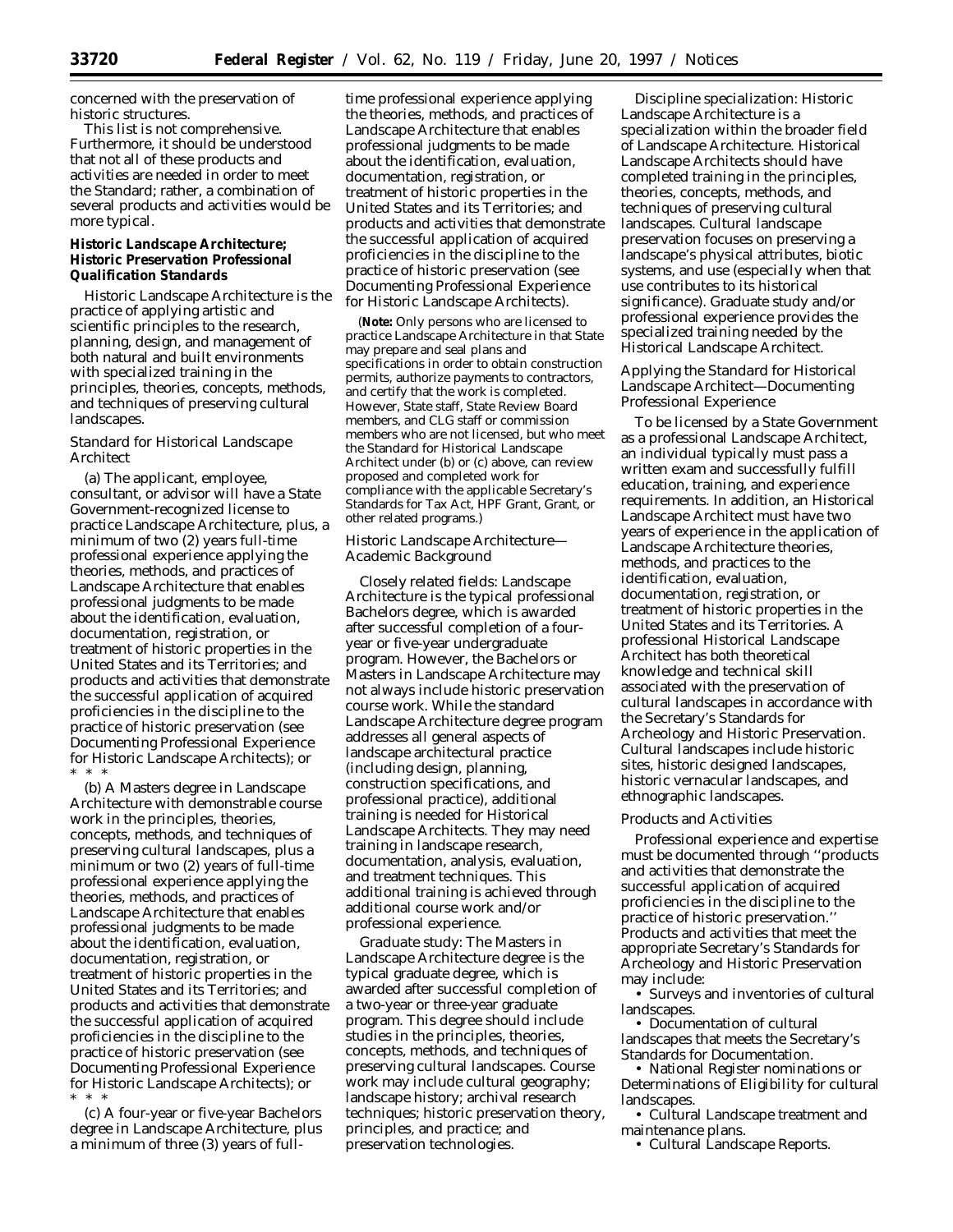• Publications, which might include articles in regional, national, or international professional journals, monographs, books, or chapters in edited books about cultural landscape preservation.

• Presentations at regional, national, or international professional conferences, symposia, workshops, or exhibits about cultural landscape preservation.

• Professional service on boards or committees or regional, national, or international professional organizations concerned with cultural landscape preservation.

• Awards, research grants, research fellowships, or invitations to teaching posts associated with cultural landscape preservation.

This list is not comprehensive. Furthermore, it should be understood that not all of these products and activities are needed in order to meet the Standard; rather, a combination of several products and activities would be more typical.

# **Historic Preservation Planning; Historic Preservation Professional Qualification Standards**

Historic Preservation Planning, a specialization within Planning, is the practice of identifying and carrying out particular goals and strategies to protect historic and archeological resources at the local, regional, State, or national level.

## *Standard for Historic Preservation Planner*

(a) The applicant, employee, consultant, or advisor will have a State Government-recognized certification or license in Land-use Planning, plus, minimum of two (2) years of full-time professional experience applying the theories, methods, and practices of Historic Preservation Planning that enables professional judgments to be made about the identification, evaluation, documentation, registration, protection, or treatment of historic and archeological properties in the United States and its Territories; and products and activities that demonstrate the successful application of acquired proficiencies in the discipline to the practice of historic preservation (see Documenting Professional Experience for Historic Preservation Planner); or \* \* \*.

(b) A graduate degree in Planning with demonstrable course work in Historic Preservation, or a graduate degree in a closely related field of study with demonstrable course work in Historic Preservation (see Academic Background for Historic Preservation

Planning), plus a minimum of two (2) years of full-time professional experience applying the theories, methods, and practices of Historic Preservation Planning that enables professional judgments to be made about the identification, evaluation, documentation, registration, protection, or treatment of historic and archeological properties in the United States and its Territories; and products and activities that demonstrate the successful application of acquired proficiencies in the discipline to the practice of historic preservation (see Documenting Professional Experience for Historic Preservation Planner); or \* \* \*.

(c) An undergraduate degree in Planning with demonstrable course work in Historic Preservation or an undergraduate degree in a closely related field of study with demonstrable course work in Historic Preservation (see Academic Background for Historic Preservation Planning), plus a minimum of four (4) years of full-time professional experience applying the theories, methods, and practices of Historic Preservation Planning that enables professional judgments to be made about the identification, evaluation, documentation, registration, protection, or treatment of historic and archeological properties in the United States and its Territories; and products and activities that demonstrate the successful application of acquired proficiencies in the discipline to the practice of historic preservation (see Documenting Professional Experience for Historic Preservation Planner).

## *Historic Preservation Planning— Academic Background*

*Closely related fields:* Professional Historic Preservation Planners typically receive their education through academic Planning programs, although increasingly Historic Preservation programs are offering Historic Preservation Planning as a concentration in which degrees are awarded. Other fields that may be closely related, provided that training relevant to Historic Preservation Planning is obtained, include Historical or Cultural Geography, Architecture, Urban Design, and Historic Preservation.

*Discipline specializations:* Historic Preservation Planning is a specialization within the broader discipline of Planning. Other specializations include Urban, City, Town, or Community Planning; Regional Planning; Land Use Planning; Environmental Planning; Recreation Planning; Transportation Planning; and Housing Planning.

## *Applying the Standard for Historic Preservation Planner—Documenting Professional Experience*

In order to receive a license or be registered or certified as a professional Planner, an individual typically must pass a written exam and have completed a specified number of years of experience. A professional Historic Preservation Planner typically has gained experience in data collection and analysis; survey and evaluation of existing conditions; consultation with elected and appointed officials and the general public; identification of alternative strategies; enforcement or administration of relevant statutes and regulations; and the preparation of planning documents.

### Products and Activities

Professional experience and expertise must be documented through ''products and activities that demonstrate the successful application of acquired proficiencies in the discipline to the practice of historic preservation.'' Products and activities that meet the appropriate Secretary's Standards for Archeology and Historic Preservation may include:

• Preservation plans adopted by government officials; and/or results of preservation planning studies incorporated into the local comprehensive or master plan.

• Ordinances for the protection of historic and/or archeological resources.

• Economic Feasibility Studies that make recommendations for preserving historic or archeological properties.

• Publications, which might include articles in regional, national, or international professional journals, monographs, books, or chapters in edited books, related to preservation planning.

• Presentations at regional, national, or international professional conferences, symposia, workshops, or exhibits related to preservation planning.

• Professional service on boards of committees or regional, national, or international professional organizations concerned with preservation planning.

• Planning awards received from local, regional, national, or international professional organizations.

This list is not comprehensive. Furthermore, it should be understood that not all of these products and activities are needed in order to meet the Standard; rather, a combination of several products and activities would be more typical. If the applicant were documenting professional experience in one of the specializations, however, the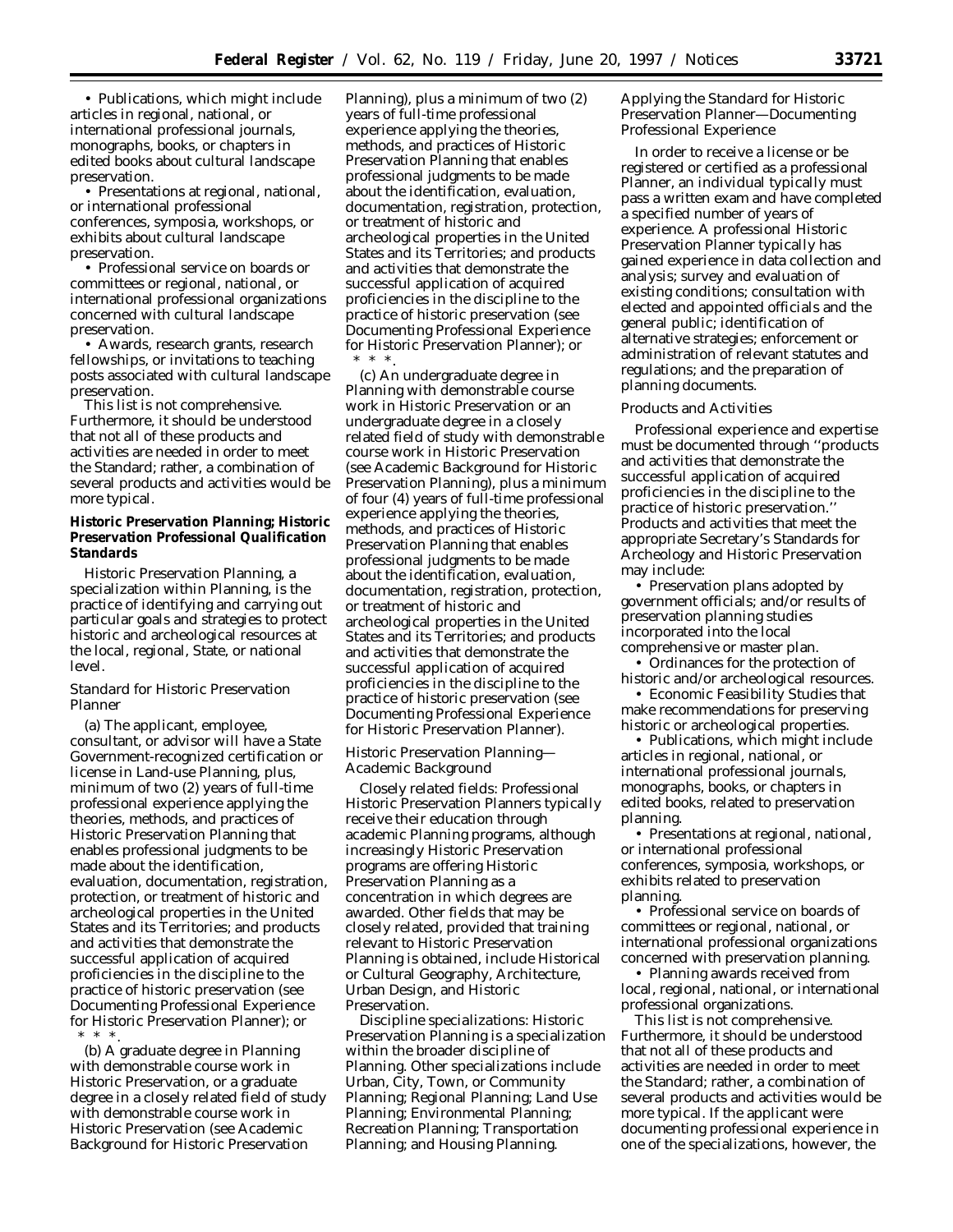majority of products and activities would naturally reflect that specialization.

# **Historic Preservation; Historic Preservation Professional Qualification Standards**

Historic Preservation is the application of strategies that promote the identification, evaluation, documentation, registration, protection, treatment, continued use, and interpretation of prehistoric and historic resources.

### *Standard for Historic Preservationist*

(a) The applicant, employee, consultant, or advisor will have a graduate degree in Historic Preservation or a closely related field of study (see Academic Background for the Historic Preservation discipline), plus a minimum of two (2) years of full-time professional experience applying the theories, methods, and practices of Historic Preservation that enables professional judgments to be made about the identification, evaluation, documentation, registration, or treatment of historic and prehistoric properties in the United States and its Territories; and products and activities that demonstrate the successful application of acquired proficiencies in the discipline to the practice of historic preservation (see Documenting Professional Experience for Historic Preservationists); or  $* * *$ .

(b) An undergraduate degree in Historic Preservation or a closely related field of study (see Academic Background for the Historic Preservation discipline), plus a minimum of four (4) years of full-time professional experience applying the theories, methods, and practices of Historic Preservation that enables professional judgments to be made about the identification, evaluation, documentation, registration, or treatment of historic and prehistoric properties in the United States and its Territories; and products and activities that demonstrate the successful application of acquired proficiencies in the discipline to the practice of historic preservation (see Documenting Professional Experience for Historic Preservationists).

## *Historic Preservation—Academic Background*

*Closely related fields:* Various fields of study may be considered closely related to Historic Preservation, such as American Studies, Architecture, Architectural History, Archeology, History, and Historical or Cultural Geography, provided that such

programs of study include course work in the history of the designed environment, history and theory of preservation, historic preservation methods, techniques, and legislation (Federal, State and local), plus a formal supervised practicum or internship for hands-on application of knowledge and technical skills in the field.

*Discipline specializations:* While most Historic Preservationists tend to be generalists, many specialize in such areas as Architectural, Landscape, and Community Design, Historic Building Technology, Preservation Economics, Preservation Law, Historic Preservation Planning, and Site Interpretation and Management.

## *Applying the Standard for Historic Preservationist—Documenting Professional Experience*

A professional Historic Preservationist typically has experience that demonstrates a well-grounded understanding of the principles, practices, laws and regulations, and diverse resources of historic preservation.

## Products and Activities

Professional experience and expertise must be documented through ''products and activities that demonstrate the successful application of acquired proficiencies in the discipline to the practice of historic preservation of historic or archeological resources.'' Products and activities that meet the appropriate Secretary's Standards for Archeology and Historic Preservation may include:

• National Register documentation that has resulted in property listings or Determinations of Eligibility.

• Survey reports assessing the significance of historic properties.

• Historic Structure Reports.

• Adaptive reuse plans or feasibility studies that make recommendations for preserving historic properties.

• Written opinions that have been accepted that assess the impact that an undertaking will have on historic or archeological properties.

• Historic District Ordinances that have been adopted by a local government.

• Documentation that meets HABS/ HAER standards for recording historic properties.

• Publications, which might include articles in regional, national, or international professional journals, monographs, books, or chapters in edited books, related to historic preservation.

• Presentations at regional, national, or international professional

conferences, symposia, workshops, or exhibits related to historic preservation.

• Professional service on boards or committees or regional, national, or international professional organizations concerned with historic preservation.

• Awards, research grants, research fellowships, or invitations to teaching posts.

This list is not comprehensive. Furthermore, it should be understood that not all of these products and activities are needed in order to meet the Standard; rather, a combination of several products and activities would be more typical. If the applicant were documenting professional experience in one of the specializations, however, the majority of products and activities would naturally reflect that specialization.

# **History; Historic Preservation Professional Qualification Standards**

History is the study of the past through written records, oral history, and material culture and the examination of that evidence within a chronological or topical sequence in order to interpret its relationship to preceding, contemporary and subsequent events.

### *Standard for Historian*

(a) The applicant, employee, consultant, or advisor will have a graduate degree in History or a closely related field of study (see Academic Background for History), plus a minimum of two (2) years of full-time professional experience applying the theories, methods, and practices of History that enables professional judgments to be made about the identification, evaluation, documentation, registration, or treatment of historic properties in the United States and its Territories; and products and activities that demonstrate the successful application of acquired proficiencies in the discipline to the practice of historic preservation (see Documenting Professional Experience for Historians); or \* \* \*

(b) An undergraduate degree in History or a closely related field of study (see Academic Background for History), plus a minimum of four (4) years of full-time professional experience applying the theories, methods, and practices of History that enables professional judgments to be made about the identification, evaluation, documentation, registration, or treatment of historic properties in the United States and its Territories; and products and activities that demonstrate the successful application of acquired proficiencies in the discipline to the